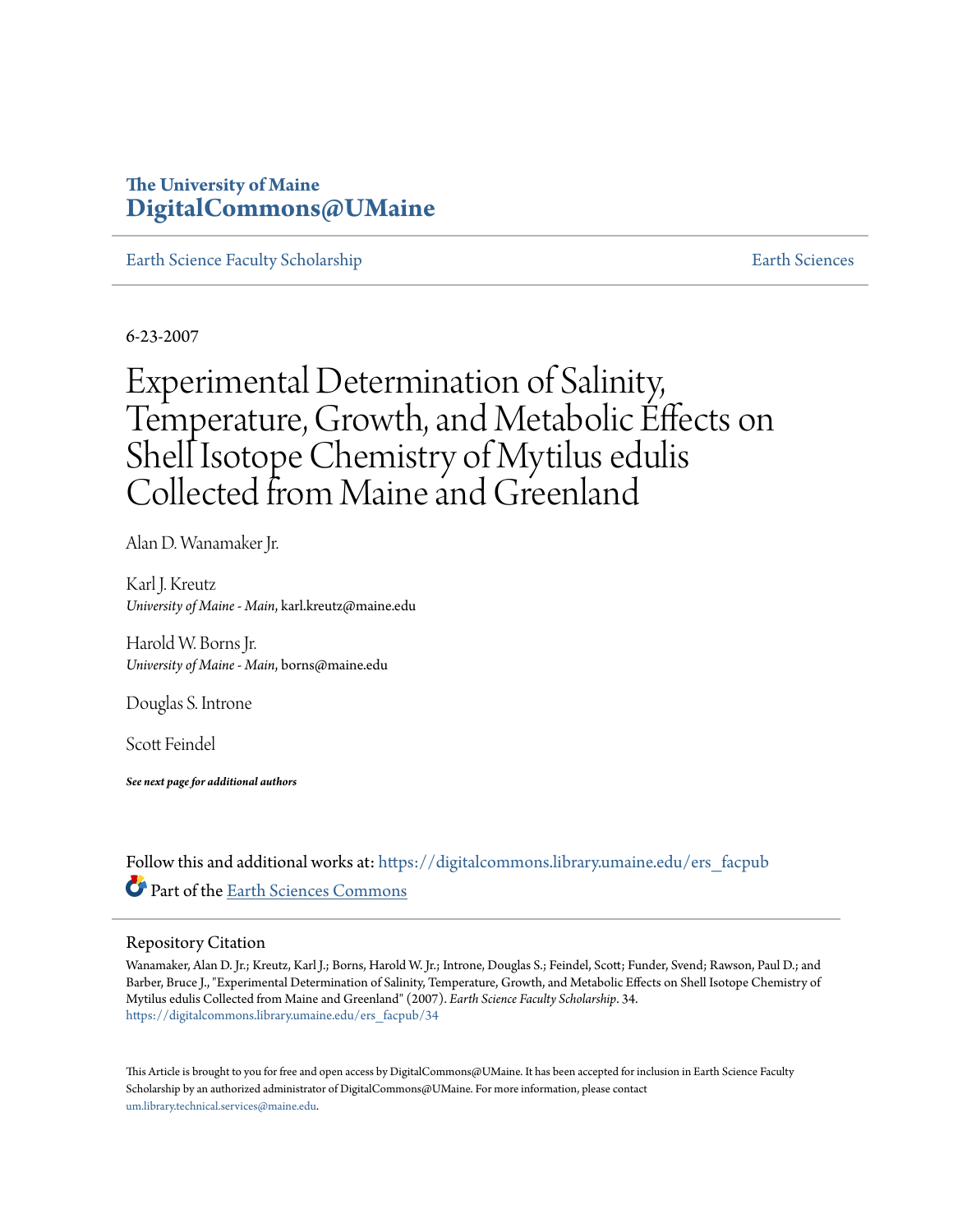# **Authors**

Alan D. Wanamaker Jr., Karl J. Kreutz, Harold W. Borns Jr., Douglas S. Introne, Scott Feindel, Svend Funder, Paul D. Rawson, and Bruce J. Barber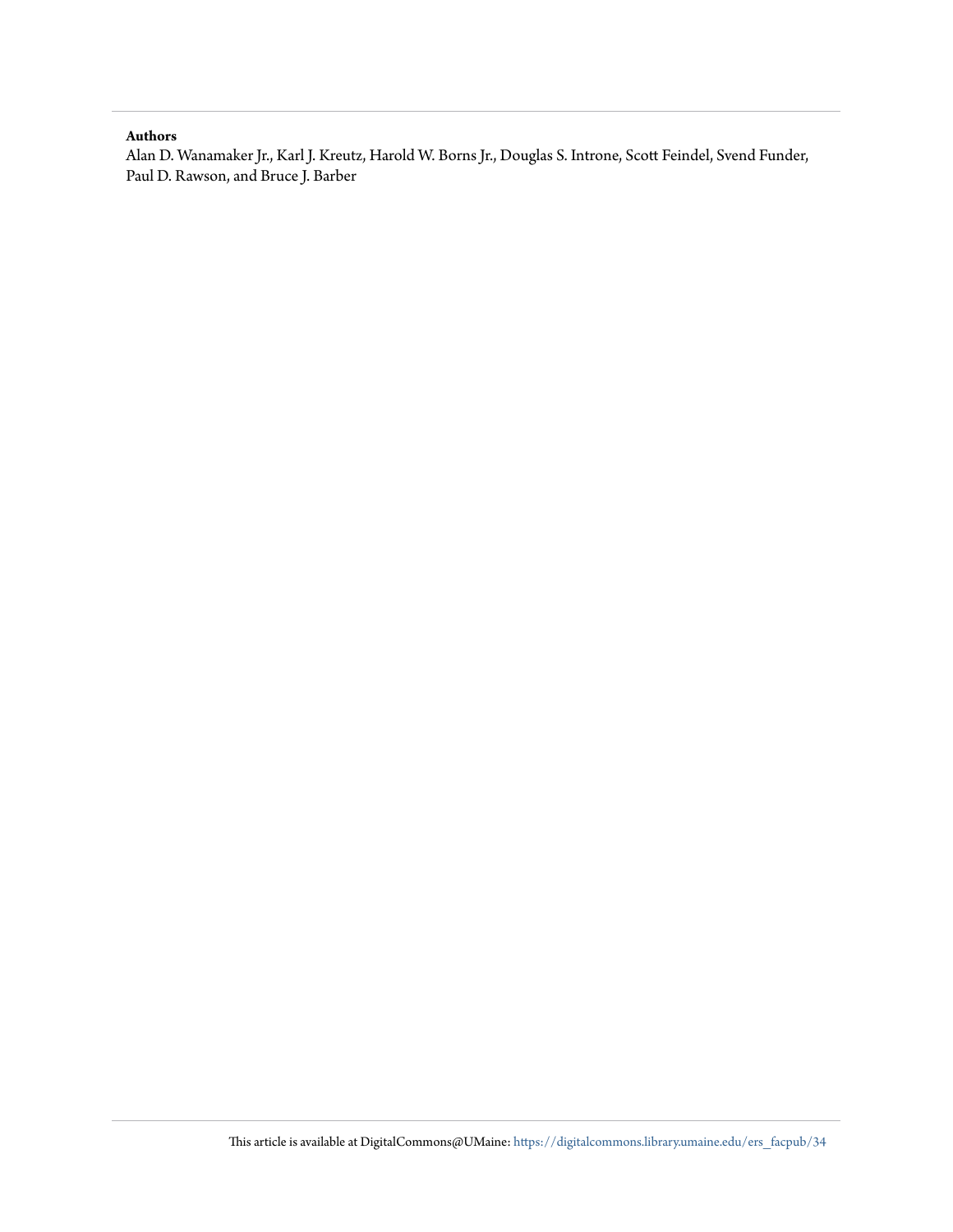# Experimental determination of salinity, temperature, growth, and metabolic effects on shell isotope chemistry of *Mytilus edulis* collected from Maine and Greenland

Alan D. Wanamaker Jr.,<sup>1</sup> Karl J. Kreutz,<sup>1</sup> Harold W. Borns Jr.,<sup>1</sup> Douglas S. Introne,<sup>1</sup> Scott Feindel,<sup>2</sup> Svend Funder,<sup>3</sup> Paul D. Rawson,<sup>4</sup> and Bruce J. Barber<sup>4,5</sup>

Received 1 August 2006; revised 23 October 2006; accepted 6 February 2007; published 23 June 2007.

[1] To study the effects of temperature, salinity, and life processes (growth rates, size, metabolic effects, and physiological/genetic effects) on newly precipitated bivalve carbonate, we quantified shell isotopic chemistry of adult and juvenile animals of the intertidal bivalve *Mytilus edulis* (Blue mussel) collected alive from western Greenland and the central Gulf of Maine and cultured them under controlled conditions. Data for juvenile and adult *M. edulis* bivalves cultured in this study, and previously by Wanamaker et al. (2006), yielded statistically identical paleotemperature relationships. On the basis of these experiments we have developed a species-specific paleotemperature equation for the bivalve M. edulis  $[T_{10}^{\circ}C = 16.28 \ (\pm 0.10) - 4.57 \ (\pm 0.15) \ \{\delta^{18}O_{c} \ \text{VPBD} \delta^{18}O_w$  VSMOW} + 0.06 (±0.06) { $\delta^{18}O_c$  VPBD  $-\delta^{18}O_w$  VSMOW}<sup>2</sup>;  $r^2 = 0.99$ ; N = 323; p < 0.0001]. Compared to the Kim and O'Neil (1997) inorganic calcite equation, M. edulis deposits its shell in isotope equilibrium ( $\delta^{18}O_{\text{calcite}}$ ) with ambient water. Carbon isotopes ( $\delta^{13}C_{\text{calcite}}$ ) from sampled shells were substantially more negative than predicted values, indicating an uptake of metabolic carbon into shell carbonate, and  $\delta^{13}C_{\text{calcite}}$  disequilibrium increased with increasing salinity. Sampled shells of *M. edulis* showed no significant trends in  $\delta^{18}O_{\text{calc}}$  based on size, cultured growth rates, or geographic collection location, suggesting that vital effects do not affect  $\delta^{18}O_{\text{calcite}}$  in M. edulis. The broad modern and paleogeographic distribution of this bivalve, its abundance during the Holocene, and the lack of an intraspecies physiologic isotope effect demonstrated here make it an ideal nearshore paleoceanographic proxy throughout much of the North Atlantic Ocean.

Citation: Wanamaker, A. D., Jr., K. J. Kreutz, H. W. Borns Jr., D. S. Introne, S. Feindel, S. Funder, P. D. Rawson, and B. J. Barber (2007), Experimental determination of salinity, temperature, growth, and metabolic effects on shell isotope chemistry of Mytilus edulis collected from Maine and Greenland, Paleoceanography, 22, PA2217, doi:10.1029/2006PA001352.

# 1. Introduction

[2] Climate models require ocean data that are long-term, of high resolution, and from a variety of locations, especially from middle-to-high latitudes. Because relatively few such records exist and historical observational records are temporally short and spatially limited, proxy records are needed to supplement our knowledge of past environments. Shells of bivalve mollusks serve as important archives of paleoenvironmental information, and can provide highresolution records of past and present ocean climate variability [e.g., Schöne et al., 2005]. Species-specific bivalve proxies that have been experimentally calibrated [e.g., Owen et al., 2002a., 2002b; Chauvaud et al., 2005; Wanamaker et al., 2006] provide the means to reconstruct

Copyright 2007 by the American Geophysical Union. 0883-8305/07/2006PA001352

paleoenvironments with accuracy, because the isotopic variability of the biogenic carbonate has been thoroughly examined during the culture period and hence the uncertainties are better constrained than non-species-specific isotope calibrations [e.g., Epstein et al., 1953; Grossman and Ku, 1986]. The fidelity of any proxy, however, is limited when it has not been calibrated. For example, some biogenic species do not precipitate their skeletons in equilibrium with ambient water [e.g., Spero et al., 1997; McConnaughey, 1989a, 1989b; Owen et al., 2002a, 2002b; Adkins et al., 2003], so that carbonate samples from these organisms may provide inaccurate estimations of water temperature if a generic calcite or aragonite paleotemperature equation is used [e.g., Epstein et al., 1953; Grossman and Ku, 1986].

[3] The relative composition of two commonly studied isotopes ( $\delta^{18}O_c$  and  $\delta^{13}C_c$ ) in biogenic carbonates may be affected differently by environmental conditions. The oxygen isotopic chemistry of biogenic carbonates ( $\delta^{18}O_c$ ) is primarily controlled by water temperature and the isotopic composition of water  $(\delta^{18}O_w;$  related to salinity) [Urey, 1947; Epstein et al., 1953; Craig, 1965; Emiliani, 1966; Shackleton 1967; O'Neil et al., 1969]. In contrast, the carbon isotopic chemistry  $(\delta^{13}C_c)$  during shell precipitation may be related to dissolved inorganic carbon (DIC) [Mook

<sup>&</sup>lt;sup>1</sup>Climate Change Institute and Department of Earth Sciences, University of Maine, Orono, Maine, USA. <sup>2</sup>

<sup>&</sup>lt;sup>2</sup>Darling Marine Center, University of Maine, Walpole, Maine, USA. <sup>3</sup>Geological Museum, University of Copenhagen, Copenhagen, Denmark.

<sup>&</sup>lt;sup>4</sup>School of Marine Sciences, University of Maine, Orono, Maine, USA. 5 Now at Galbraith Marine Science Laboratory, Eckerd College, St. Petersburg, Florida, USA.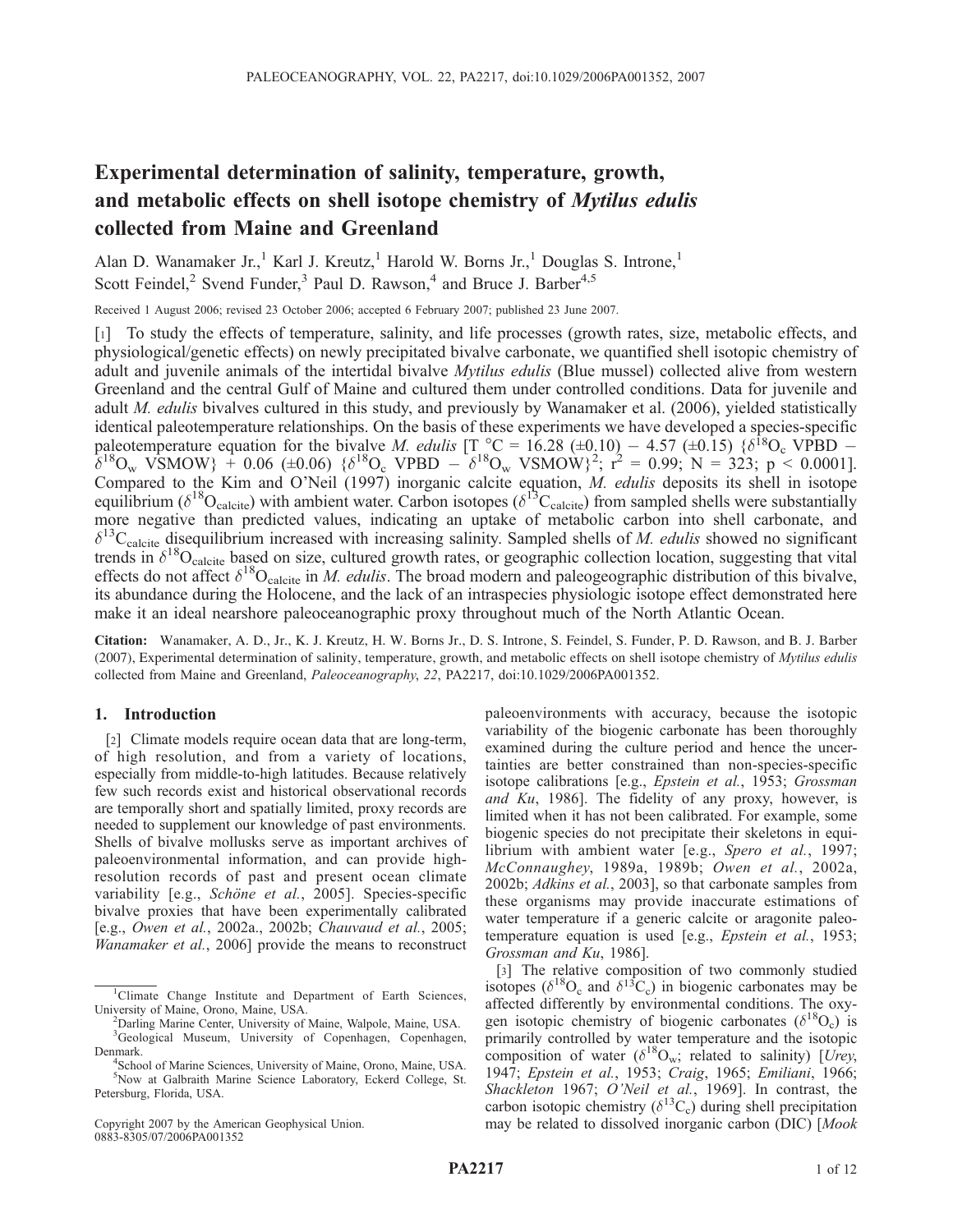and Vogel, 1968; Mook, 1971; Killingley and Berger, 1979; Arthur et al., 1983], metabolic carbon [Klein et al., 1996b; Geist et al., 2005], or some combination of both [Tanaka et al., 1986; McConnaughey et al., 1997; Dettman et al., 1999; Vander Putten et al., 2000; Furla et al., 2000; Lorrain et al., 2004; Gillikin et al., 2006b]. Thus  $\delta^{13}C_c$  profiles from biogenic carbonates have the potential to be indicators of paleoproductivity, paleo-DIC, paleo- $pCO<sub>2</sub>$ , or paleoecology [e.g., *Shanahan et al.*, 2005], while  $\delta^{18}O_c$  profiles have the potential to reflect basic hydrographic conditions (temperature and salinity). The interpretation of  $\delta^{18}O_c$  and  $\delta^{13}C_c$ data can be complicated by life processes (e.g., growth rates, metabolism, ontogeny), which often play an important role during biomineralization [Erez, 1978; Shackleton et al., 1973; Swart, 1983; Gonzalez and Lohmann, 1985; McConnaughey, 1989a, 1989b; Owen et al., 2002a, 2002b]. Further, life processes may influence whether biogenic organisms produce calcium carbonate  $(CaCO<sub>3</sub>)$ in isotopic equilibrium with ambient water, and because most  $CaCO<sub>3</sub>$  secreting animals experience growth deceleration with increasing age, ontogenetic related isotope effects may influence shell chemistry [Krantz et al., 1987, 1989; Harrington, 1989; Freitas et al., 2005].

[4] Although isotope paleothermometry is a powerful tool in paleoclimate studies and bivalves are extremely valuable proxies [e.g., Schöne et al., 2005], there are still some confounding issues that need to be considered. Bemis et al. [1998] demonstrated that temperature reconstructions based on ''paleotemperature relationships'' vary by as much as  $2^{\circ}$ C. Further, previous aquaculture-based studies evaluated shell isotopic chemistry of calcite at relatively warm temperature ranges only ( $\sim$ 7–30°C) [*Epstein et al.*, 1953; Craig, 1965; Horibe and Oba, 1972]. Hence subpolar to temperate paleoceanographic reconstructions using these experimental relationships are limited because they are not constrained by culture data at low temperatures. Another potential problem associated with isotope paleothermometry at relatively low temperatures is determining ''isotope equilibrium'' during biomineralization. Kim and O'Neil [1997] revisited the work of *O'Neil et al.* [1969] and recommend a new mineral-specific fractionation factor  $(\alpha = 1.01050)$  for calcite at 10<sup>o</sup>C, which is preferred for low temperature environments [Kim and O'Neil, 1997]. However, their ''equilibrium-based model'' is only constrained by two measurements of inorganic calcite at  $10^{\circ}$ C, and temperature estimates based on this new relationship differ by more than  $1^{\circ}$ C from the *O'Neil et al.* [1969] equation at  $10^{\circ}$ C. These discrepancies suggest that individual bivalve species should be cultured to determine if they deposit their shell in isotopic equilibrium, particularly at low but ecologically relevant temperatures, and caution must be employed when choosing an equilibrium-based model to compare culture-based data [e.g., *McCrea*, 1950; O'Neil et al., 1969; Tarutani et al., 1969; Kim and O'Neil, 1997; Zhou and Zheng, 2003].

[5] Harrington [1989] suggested that large-scale geographic trends in temperature and productivity may affect shell isotope chemistry, because shell production gaps and secular trends in isotopic profiles may be linked to these environmental conditions. It is assumed that the isotopic chemistry of shell material for a bivalve of the same species that live in different climate regimes (e.g., subpolar, temperate) would not be affected by physiology during the biomineralization process. In other words, one would not expect a bivalve (of the same species) from one climate regime to precipitate its shell in disequilibrium with ambient water, while the same bivalve precipitates its shell in equilibrium in another climate regime, unless there was a physiologic or genetic effect present. Few experimental studies have investigated the effects of life processes (i.e., age, size, growth rates; metabolic effects, etc.) on molluscan shell isotopic chemistry [e.g., Owen et al., 2002a, 2002b; Chauvaud et al., 2005; Wanamaker et al., 2006], and to our knowledge no previous workers have investigated the physiologic or genetic effects on shell isotope chemistry based on collecting bivalves from different climate regimes.

[6] Previously, we quantified the shell isotopic variability of juvenile M. edulis (collected from Maine) bivalves cultured under controlled conditions [Wanamaker et al., 2006]. Here we build upon our previous work and quantify shell isotopic variability of adult and juvenile animals of the intertidal bivalve M. edulis based on growing conditions that are comparable to subpolar to temperate ocean climates, and we develop a paleotemperature relationship for M. edulis that is well constrained experimentally. Further, we investigate how life processes (size, growth rates, metabolism, and physiology) impact shell isotope chemistry during culturing. Finally, we present a calibrated paleoceanographic proxy, M. edulis, which is a common intertidal bivalve with a wide geographic distribution that will allow for the development of high-resolution paleoceanographic records throughout the much of the North Atlantic Ocean.

#### 2. Materials and Methods

#### 2.1. Experimental Bivalve: M. edulis

[7] The relative abundance in coastal environments and broad geographical distribution of the intertidal bivalve M. edulis makes it an ideal species for paleoenvironmental reconstructions. M. edulis has a current geographic range that extends from Greenland to North Carolina in the western Atlantic Ocean [Wells and Gray, 1960; Read and Cumming, 1967]. M. edulis also occurs on the east and west coasts of South America, the Falkland Islands, and along the European coasts from the western border of the Kara Sea south to the Mediterranean [Tebble, 1966; Seed and Suchanek, 1992], and fossils are found in many late glacial sediments in the circum-Arctic. It is absent from the Pacific coast of North America [Seed and Suchanek, 1992]. The southern distribution of this species appears to be limited by an inability to tolerate water temperatures exceeding  $27^{\circ}$ C [Read and Cumming, 1967]. The environmental optimum for this species is a salinity range of  $\sim$ 20–35 PSU (practical salinity units) and a temperature range of  $10-20^{\circ}C$  [*Bayne* et al., 1973], but it will tolerate and commonly inhabits colder waters. Because M. edulis is an intertidal to shallow subtidal organism, the shell of this species has the potential to record nearshore sea surface temperature (SST). In addition, it appears to be an appropriate organism to monitor hydrographic changes over time, because it is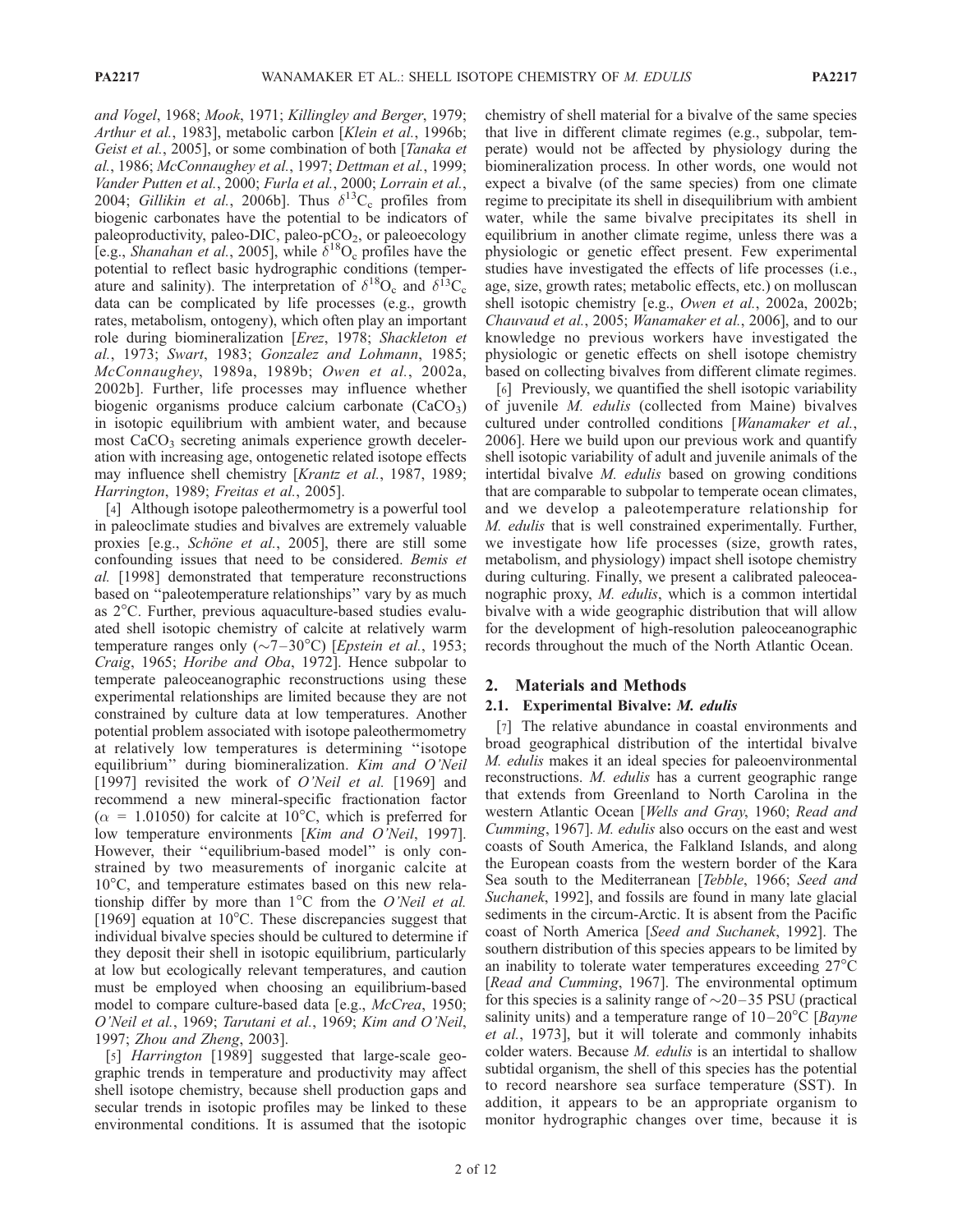

Figure 1. Location of *M. edulis* samples collected in Maine and western Greenland.

found in estuaries and at river mouths. Although Thiesen [1973] has reported that M. *edulis* may live up to 18 to 24 years, *M. edulis* is relatively short-lived (commonly  $6 - 7$ years old). *M. edulis* deposits annual growth rings [*Lutz*, 1976] and microgrowth rings [Richardson, 1989]. An adult blue mussel ( $>2$  years) can grow to about 8–10 cm (shell length) allowing for a high-resolution environmental reconstruction (submonthly). Growth rates in their natural setting are variable, depending on environmental conditions [Incze et al., 1980]. The shell of temperate M. edulis is two layered, with an outer calcitic layer and an aragonitic inside layer [Taylor et al., 1969]. The aragonitic growth layer lags the calcitic layer substantially, thus all new outer edge growth is calcitic. As the organism continues to grow, the aragonitic layer follows outward toward the mantle.

#### 2.2. Animal Collection and Genetic Identification

[8] Approximately 1,000 adult and juvenile sized M. edulis were collected alive in western Greenland (Sisimiut; 66°55'59.9"N, 53°40'59.9"W) during July 2004 and transported in moist storage containers to the Darling Marine Center in Walpole, Maine. (Auxiliary material provides additional associated data.<sup>1</sup>) Greenland bivalves were quarantined while at the Darling Marine Center. Adult M. edulis were collected alive in central Gulf of Maine (Damariscotta River; 43°56'42.7"N, 69°33'4.3"W) (Figure 1) during December 2004 and transported to the Darling Marine Center.

[9] A subsample ( $N = 32$ ) of adult mussels from Sisimiut, Greenland was sampled for genetic identification to ensure that mussels from this location were *Mytilus edulis* instead of the congener, M. trossulus. These ranges of two ecologically and morphologically similar species overlap throughout the north Atlantic so that specimens of M. trossulus can easily be confused with M. edulis. For genetic identification, a small portion  $(\sim 10 \text{ mg})$  of mantle tissue was sampled

from each the mussel and DNA isolated using a Qiagen DNA Mini Kit following manufacturer's protocol. The isolated DNA was used as template in three nuclear DNA PCR-based markers that are diagnostic for M. edulis and M. trossulus. Application of these markers, Glu-5', ITS, and Mal-I, followed the methods of Rawson et al. [1996], Heath et al. [1995] and Rawson et al. [2001], respectively. All 32 individuals were identified as M. edulis at all three markers. Given the sample size this result suggests that the frequency of *M. trossulus* at Sisimiut is less than  $5\%$  (P = 0.0375).

#### 2.3. Aquaculture Design and Implementation

[10] We used a recirculating water bath system at the Darling Marine Center to achieve four temperature settings  $(4, 8, 12 \text{ and } 15 \pm 0.5^{\circ}\text{C})$  and three salinity settings  $(23, 28, 12)$ and  $32 \pm 0.1$  PSU) [*Wanamaker et al.*, 2006]. This four by three factorial design allowed 12 different growing conditions to be maintained simultaneously. The system consisted of three large containers (500 L) connected to an Aquanetics heat pump for temperature control. Water of each specified temperature was then delivered to a set of three 250-L tanks that served as individual water baths. In each tank we placed four 20-L buckets as shown in Figure 2. Two buckets (A and B) contained experimental replicates for each temperature by salinity treatment while the other two buckets contained water for subsequent water changes (Figure 2). The temperature of each bath was measured with a HOBO<sup>®</sup> H8 data logger every hour with an accuracy of  $\pm 0.5^{\circ}$ C, and the temperature of one bucket in each bath was measured via StowAway<sup>®</sup> Tidbit<sup>®</sup> every hour with an accuracy of  $\pm 0.5^{\circ}$ C (Table 1).

[11] Seawater was collected via the flowing seawater laboratory at the Darling Marine Center, and was pumped from the Damariscotta River at 10m depth below mean low tide. Seawater was mixed with well water for desired salinity  $(23, 28, \text{ and } 32 \pm 0.1 \text{ PSU})$  and stored in 2460-L containers indoors and sealed. Salinity measurements were made via a YSI<sup>®</sup> model 85 oxygen, conductivity, salinity, and temperature system with an accuracy of  $\pm 0.1$  PSU. We used a simple mixing line [*Wanamaker et al.*, 2006] to achieve the desired isotopic composition and salinity. Adjustments were made by adding small volumes of either well water or seawater to the containers to achieve the desired salinity of 23 and  $28 \pm 0.1$  PSU.

[12] Thirty juvenile blue mussels (shell length 14– 24 mm) from Greenland were placed in each 20-L temperature/ salinity environment ( $N_{\text{tot}}$  = 720). The animals were cultured for a total of 5 months (3 August 2004 through 5 January 2005). Six adult blue mussels collected in Maine and five adult blue mussels collected in Greenland were placed in each 20-L temperature/salinity environment (without replicates), for a total of 132 animals and cultured for 6 months (24 January 2005 through 29 July 2005). The water in each experimental bucket was changed completely once a week to remove metabolic waste. Mussels were fed a shellfish diet (Instant Algae Marine Microalgae Concentrate, Reed Mariculture, Inc.) twice daily (total of  $8 \times 10^9$  cells/ day) of diluted algal paste made from water with from which they grew (identical isotopic composition). Water samples (60 mL) from each bucket were collected weekly to

<sup>&</sup>lt;sup>1</sup>Auxiliary materials are available at ftp://ftp.agu.org/apend/pa/ 2006pa001352.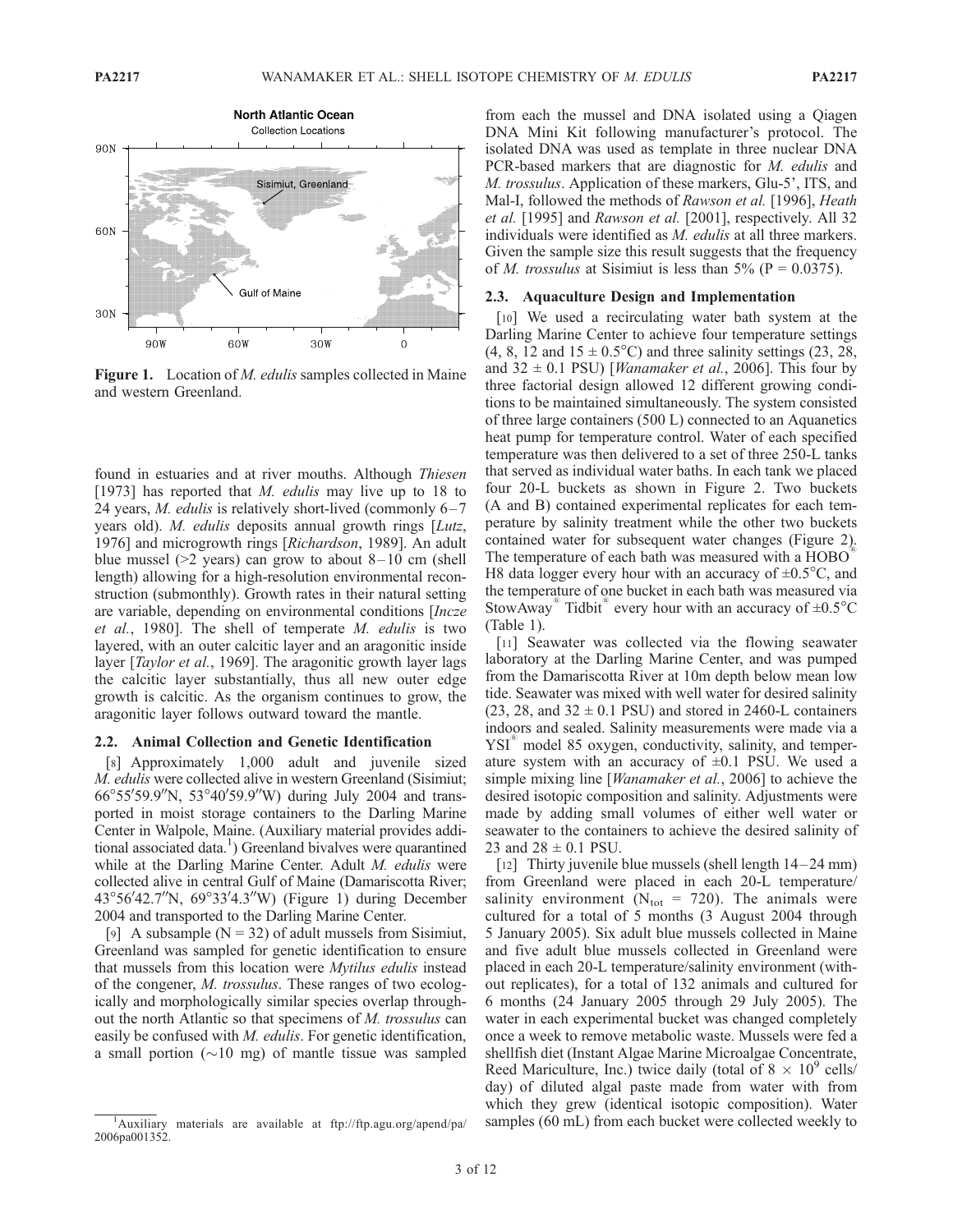

Figure 2. Schematic diagram of the experimental design. Each temperature condition is shown vertically, and each salinity condition is shown horizontally. Black indicates inflow, and gray indicates outflow. Buckets A and B are replicates. Buckets to the right of A and B are for water changes. All buckets are in a freshwater bath to maintain desired temperature setting to within  $\pm 0.5^{\circ}$ C.

monitor  $\delta^{18}O_w$  prior to water changes, although there was no isotopic difference noted when water was collected prior to and after water changes. Water samples were stored in glass vials and refrigerated prior to  $\delta^{18}$ O<sub>w</sub> analysis.

# 2.4. Growth Rate Determination

[13] To accurately determine the start of experimental shell growth, juvenile M. edulis from Greenland were treated with a biomarker where animals were immersed in a calcein solution (160 mg/L) for 24 hours (modified from Kaehler and McQuaid [1999]). In addition, the shell length for each animal was determined with digital calibers  $(\pm 0.01 \text{ mm})$  by measuring along the maximum growth axis, and averaged to determine a bulk shell length per temperature/salinity condition. The average initial shell length (based on 720 individual animals) was 15.88 mm  $\pm$ 1.54 mm. This was repeated monthly to determine average bulk linear growth rates (mm/month).

[14] Similarly, adult *M. edulis* from Maine and Greenland (shell length 26–70 mm) were immersed in a calcein solution to mark the onset of experimental growth, and each individual animal was marked by etching a number in its shell near the umbo. Individual monthly growth rates were determined by measuring starting and ending shell lengths.

### 2.5. Sample Preparation and Analysis

[15] The  $\delta^{18}O_w$  weekly water samples were measured via a dual-inlet VG/Micromass SIRA  $(CO<sub>2</sub> - H<sub>2</sub>O$  equilibration method at 30<sup>o</sup>C for 12 hours), with a precision of  $\pm 0.06\%$ based on replicate International Atomic Energy Agency (IAEA) laboratory standards (Vienna Standard Mean Ocean Water (VSMOW) (0.0%), Standard Light Antarctic Precipitation (SLAP)  $(-55.5\%)$ , IAEA OH-1  $(-0.1\%)$ , IAEA

Table 1. Culture Data for This Study Including Temperature, Salinity, and Oxygen Isotopic Composition of Water<sup>a</sup>

|                                      |                          | Average $\delta^{18}O_{w}$ , ‰                             |                                           |                                           |
|--------------------------------------|--------------------------|------------------------------------------------------------|-------------------------------------------|-------------------------------------------|
| Temperature $(\pm 0.5^{\circ}C)^{b}$ | Salinity $(\pm 0.1$ PSU) | N = 22, Bucket A $1\sigma \delta^{18}O_w$                  | N = 22, Bucket B $1\sigma \delta^{18}O_w$ | N = 23, Bucket A $1\sigma \delta^{18}O_w$ |
|                                      |                          | Growing Conditions: Greenland Juvenile Aquaculture         |                                           |                                           |
| 4.0(0.2)                             | 23                       | $-3.12(0.14)$                                              | $-3.10(0.15)$                             |                                           |
| 4.0(0.2)                             | 28                       | $-1.94(0.12)$                                              | $-1.93(0.11)$                             |                                           |
| 4.0(0.2)                             | 32                       | $-1.40(0.12)$                                              | $-1.35(0.12)$                             |                                           |
| 8.0(0.2)                             | 23                       | $-3.07(0.14)$                                              | $-3.12(0.15)$                             |                                           |
| 8.0(0.2)                             | 28                       | $-1.93(0.12)$                                              | $-1.96(0.11)$                             |                                           |
| 8.0(0.2)                             | 32                       | $-1.37(0.10)$                                              | $-1.36(0.12)$                             |                                           |
| 11.9(0.3)                            | 23                       | $-3.10(0.11)$                                              | $-3.13(0.12)$                             |                                           |
| 11.9(0.3)                            | 28                       | $-2.03(0.13)$                                              | $-1.97(0.11)$                             |                                           |
| 11.9(0.3)                            | 32                       | $-1.39(0.09)$                                              | $-1.41(0.09)$                             |                                           |
| 15.2(0.4)                            | 23                       | $-3.09(0.12)$                                              | $-3.17(0.16)$                             |                                           |
| 15.2(0.4)                            | 28                       | $-1.95(0.13)$                                              | $-1.97(0.14)$                             |                                           |
| 15.2(0.4)                            | 32                       | $-1.37(0.12)$                                              | $-1.34(0.10)$                             |                                           |
|                                      |                          | Growing Conditions: Greenland and Maine Adults Aquaculture |                                           |                                           |
| 4.1(0.3)                             | 23                       |                                                            |                                           | $-3.10(0.13)$                             |
| 4.1(0.3)                             | 28                       |                                                            |                                           | $-1.94(0.11)$                             |
| 4.1(0.3)                             | 32                       |                                                            |                                           | $-1.42(0.13)$                             |
| 8.0(0.2)                             | 23                       |                                                            |                                           | $-3.02(0.13)$                             |
| 8.0(0.2)                             | 28                       |                                                            |                                           | $-1.98(0.13)$                             |
| 8.0(0.2)                             | 32                       |                                                            |                                           | $-1.57(0.09)$                             |
| 11.5(0.2)                            | 23                       |                                                            |                                           | $-3.05(0.16)$                             |
| 11.5(0.2)                            | 28                       |                                                            |                                           | $-1.95(0.09)$                             |
| 11.5(0.2)                            | 32                       |                                                            |                                           | $-1.58(0.09)$                             |
| 15.0(0.4)                            | 23                       |                                                            |                                           | $-3.02(0.09)$                             |
| 15.0(0.4)                            | 28                       |                                                            |                                           | $-1.89(0.13)$                             |
| 15.0(0.4)                            | 32                       |                                                            |                                           | $-1.54(0.09)$                             |

<sup>a</sup>N is number of weeks that weekly samples were collected and analyzed for  $\delta^{18}O_w$ , with respect to Vienna standard mean ocean water (VSMOW). <sup>b</sup>All values given in parentheses are 1  $\sigma$ .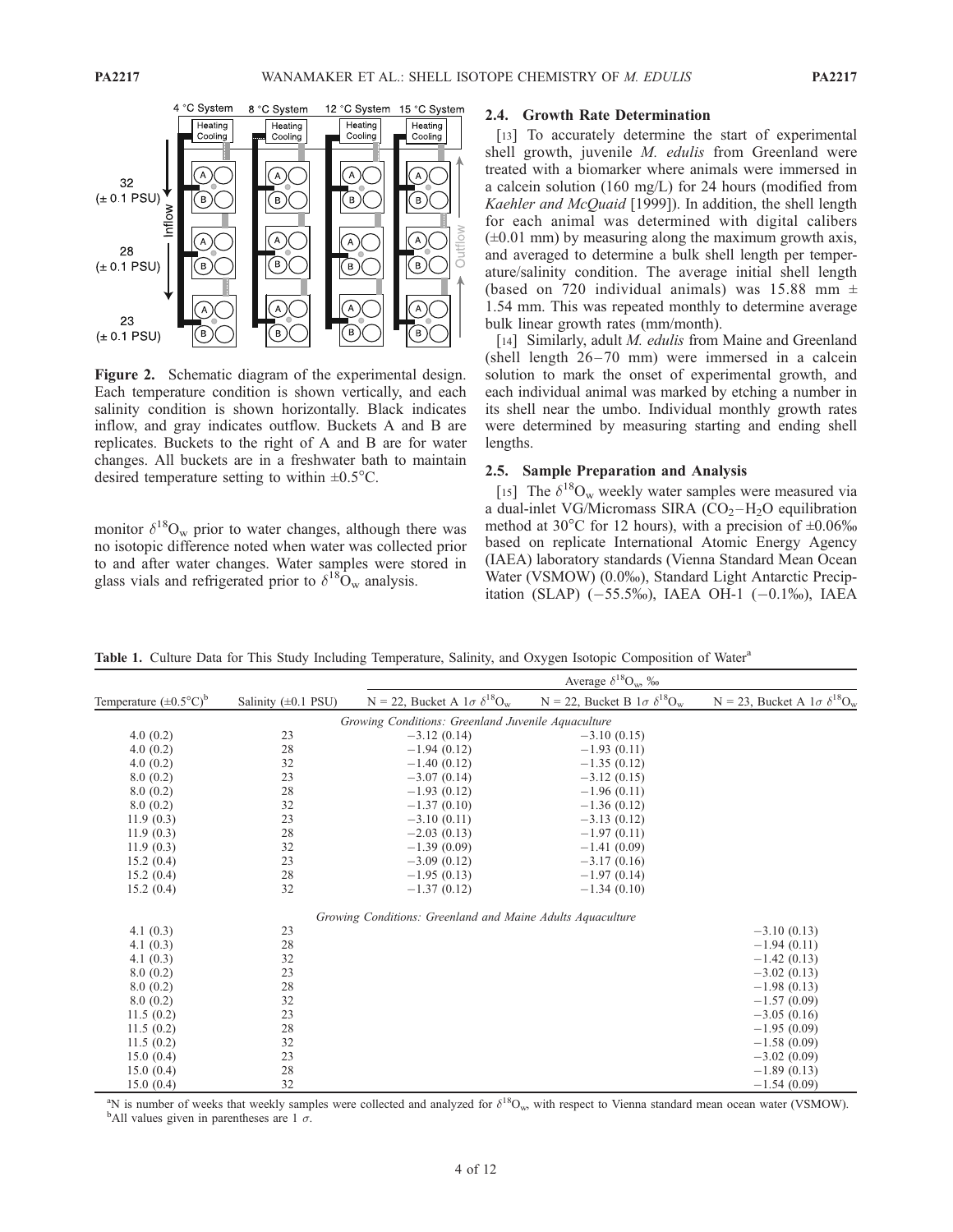OH-2 (-3.3%), IAEA OH-3 (-8.7%), IAEA OH-4  $(-15.3\%)$ , and internal laboratory standards Big Bear Brook (BBB)  $(-8.5\%)$ , Light Antarctic Precipitation (LAP)  $(-40.3\%)$ , Antarctic Surface Snow (ASS)  $(-25.8\%)$ ), where one standard was run for every five samples. All  $\delta^{18}_{\text{W}}$  ( $\delta$  in  $\%$  = [(R<sub>sample</sub>/R<sub>standard</sub>) – 1] \* 1000; [R =  $^{18}O/I^6O$ ]) values are reported with respect to VSMOW. Weekly  $\delta^{18}O_w$  from each temperature/salinity environments were averaged over the growing intervals, and used in the isotope calibration (Table 1).

[16] To measure shell  $\delta^{18}O_c$  and  $\delta^{13}C_c$  the animals were first cleaned (removed soft tissues) and air dried. Shell samples were further oven dried at  $40^{\circ}$ C overnight. The periostracum was removed with a razor blade along the ventral margin. Prior to sampling, the shell length of each animal was recorded. The outer edge of each valve was micromilled using a variable speed mounted drill and binocular microscope with 6.5  $\times$  to 40  $\times$  magnification. Next, the sample size (linear shell removed) was determined by measuring each animal's shell length after sampling and subtracting it from the initial measurement. Shell carbonate analysis ( $\delta^{18}O_c$  and  $\delta^{13}C_c$ ) was performed on a dual-inlet VG/Micromass Prism, via a 30-place carousel and common acid bath without chromium oxide  $(CrO<sub>3</sub>)$  at 90°C, with precision of  $\pm$  0.10‰ ( $\delta^{18}O_c$ ) and  $\pm$  0.07‰ ( $\delta^{13}C_c$ ) based on laboratory standards. Results are reported relative to Vienna Pee Dee Belemnite (VPBD) by calibration to the NBS-19 reference standard ( $\delta^{18}O_c = -2.20\%$  and  $\delta^{13}C_c = 1.95\%$ ) at the beginning and end of each run, with a standard to sample ratio of 1:3. Average shell samples weighed approximately 100  $\mu$ g.

[17] To determine the isotopic composition ( $\delta^{13}$ C) of the food (algal paste) used in this study, we dried 30 mL of paste at  $50^{\circ}$ C for 24 hours. The dried samples were weighed into tin capsules. The dried samples were flash combusted at  $1800^{\circ}$ C in an elemental analyzer (EA) [EA 1110 (CE Instruments) + Conflo III + DeltaPlus Advantage IRMS (ThermoFinnigan)] and resulting gases were carried via helium through the EA to purify and separate into  $N_2$  and  $CO<sub>2</sub>$ . Gases were carried from the EA into an isotope ratio mass spectrometer (IRMS) for isotope analysis via a Conflo interface. On the basis of replicate standard analyses, the analytical precision (2  $\sigma$ ) is  $\pm 0.2\%$ . Results are reported relative to VPBD by calibration to the NBS-19 reference standard ( $\delta^{18}O_c = -2.20\%$  and  $\delta^{13}C_c = 1.95\%$ ).

# 2.6. Calibration of Temperature and  $\delta^{18}O_c$ Relationships

[18] Least squares regression was used to investigate the relationship between culture conditions and shell carbonate isotope values and to develop a paleotemperature relationship for *M. edulis*. The root-mean-square error (RMSE) was calculated at the 95% confidence interval (C.I.), and quoted errors on the slope and intercepts are reported at the 95% C.I. Our shell data ( $\delta^{18}O_c$ ) are reported against the international VPBD scale and our water data ( $\delta^{18}O_w$ ) are reported against the international VSMOW scale, which minimizes approximations and multiple corrections. However, in order to compare our results to the Epstein et al. [1953] and the Kim and O'Neil [1997] calcite equations, corrections had to be made to each of their data sets, because they report the  $\delta^{18}O_c - \delta^{18}O_w$  versus [PDB] and  $\delta^{18}O_c - \delta^{18}O_w$  versus [SMOW] respectively. In addition, *Kim and O'Neil* [1997] use an acid fractionation factor of 1.01050 whereas other studies used 1.01025 The modified equations are shown below for *Epstein et al.* [1953] (equation (1)) and *Kim* and O'Neil [1997] (equation (2)) respectively reported by Wanamaker et al. [2006]:

$$
T^{\circ}C = 15.51(\pm 0.48) - 4.25(\pm 0.31)
$$

$$
\cdot \left[ \delta^{18}O_{c}VPBD - \delta^{18}O_{w}VSMOW \right] + 0.14(\pm 0.21)
$$

$$
\cdot \left[ \delta^{18}O_{c}VPBD - \delta 18O_{w}VSMOW \right]^{2};
$$

$$
\cdot r^{2} = 0.98; RMSE \pm 0.79^{\circ}C
$$
 (1)

$$
T^{\circ}C = 15.07(\pm 0.86) - 4.60(\pm 0.59)
$$
  
\n
$$
\cdot \left[ \delta^{18}O_{c}VPBD - \delta^{18}O_{w}VSMOW \right] + 0.09(\pm 0.13)
$$
  
\n
$$
\cdot \left[ \delta^{18}O_{c}VPBD - \delta^{18}O_{w}VSMOW \right]^{2};
$$
  
\n
$$
\cdot r^{2} = 0.99; RMSE \pm 0.72^{\circ}C.
$$
 (2)

In order to our compare results to the paleotemperature relationship for juvenile *M. edulis* (Maine) cultured from  $7^\circ$ to  $19^{\circ}$ C [Wanamaker et al., 2006], the equation is listed below:

$$
T^{\circ}C = 16.19(\pm 0.14) - 4.69(\pm 0.21)
$$
  
\n
$$
\cdot \left[ \delta^{18}O_{c}VPBD - \delta^{18}O_{w}VSMOW \right] + 0.17(\pm 0.13)
$$
  
\n
$$
\cdot \left[ \delta^{18}O_{c}VPBD - \delta^{18}O_{w}VSMOW \right]^{2};
$$
  
\n
$$
\cdot r^{2} = 0.99; RMSE \pm 0.54^{\circ}C.
$$
 (3)

#### 3. Results and Discussion

#### 3.1. Size and Shell Growth Rate Effects on  $\delta^{18}O_c$

[19] We found no evidence for a significant relationship between temperature offset (based on predicted temperatures of measured  $\delta^{18}O_{\text{calcite}} - \delta^{18}O_{\text{water}}$  from *Wanamaker* et al. [2006] (equation (3)) and actual culture temperatures) and either shell length or shell growth in this study. The shell length of mussels used in the experiments spanned some 60 mm and included adults and juveniles.

[20] Bulk growth measures for juveniles (Greenland) for each temperature/salinity treatment were used, because biomarking with calcein was ineffective for M. edulis during this experiment. Although we viewed the shell material with a blue light, the lack of a distinct fluorescence mark is puzzling, as other workers have been successful using this method on *M. edulis* [e.g., *Gillikin et al.*, 2006a]. Growth rates were dissimilar between adults and juveniles (Figure 3, bottom). As expected, juveniles grew faster than adults. Shell growth was low relative to other studies and may be due to a culture effect (food, confined growing environment, etc.). However, we fed mussels algal paste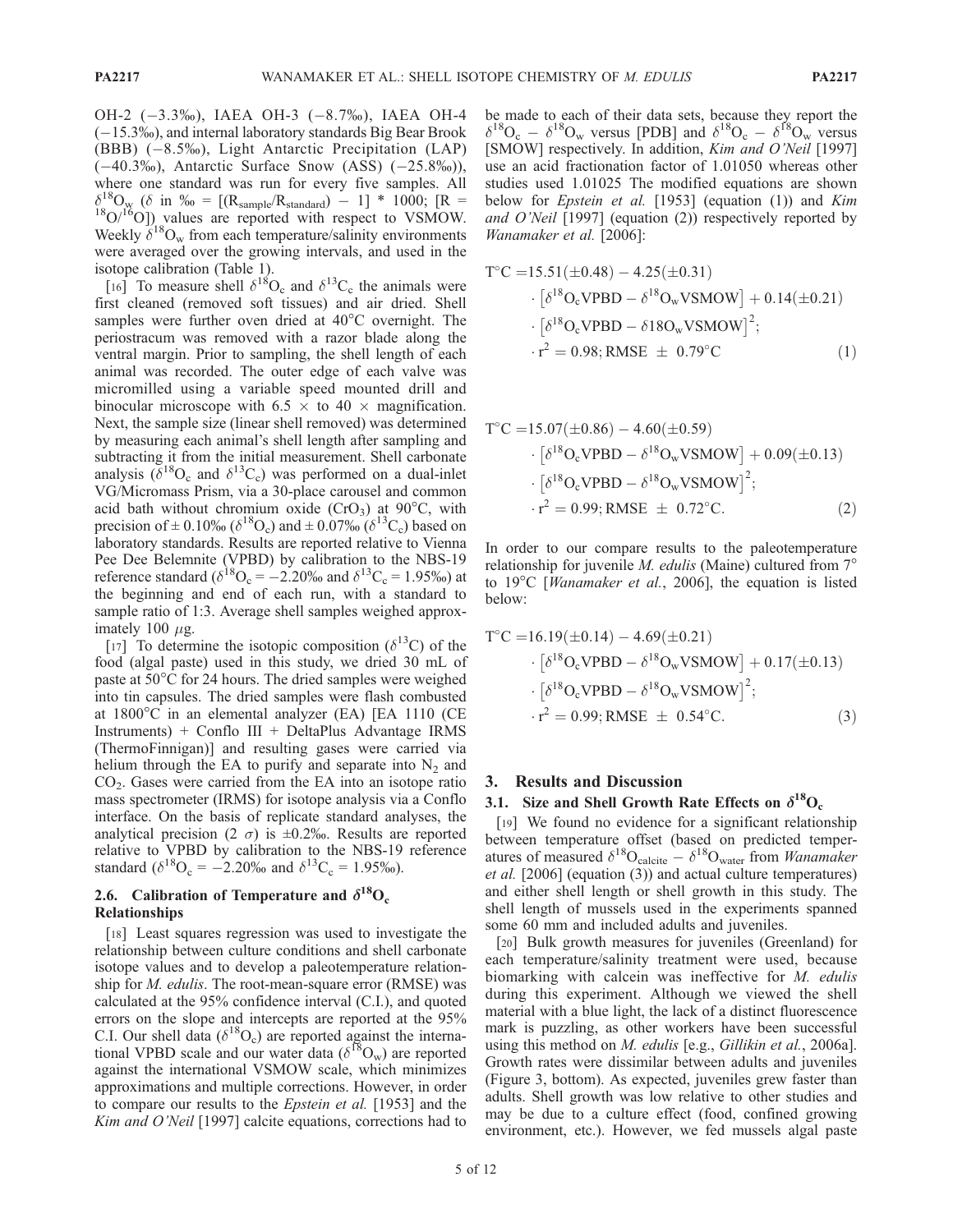

**Figure 3.** Temperature offset (based on predicted temperatures of measured  $\delta^{18}O_{\text{calcite}} - \delta^{18}O_{\text{water}}$  from Wanamaker et al. [2006] (equation (3) in this paper) and actual culture temperatures) compared to (top) shell length and (bottom) average growth rates (individual for adults and bulk for juveniles). The dashed horizontal line represents a temperature offset of  $0^{\circ}$ C.

instead of live cultures to reduce  $\delta^{18}O_w$  variability. Live cultures could have added larger quantities of seawater with very different isotopic composition. Across the growth rates observed in the experiments there was no apparent relationship between temperature offset and shell growth. This result signifies that there are no growth related vital effects on  $\delta^{18}O_{c}$ .

### 3.2. Possible Physiologic or Genetic Effects on  $\delta^{18}O_c$ Based on Collection Location

[21] There is no evidence of a physiologic or genetic isotopic effect on  $\delta^{18}O_c$  based on M. edulis specimens collected in Greenland or Maine (Figure 3). Although mussels collected in Maine and Greenland were grown under identical conditions (Gulf of Maine), we are confident that mussels collected from Greenland deposited their shells isotopically  $(\delta^{18}O_c)$  identical (within analytical uncertainties) to animals collected from Maine. An aquaculture experiment based on Greenland conditions would include an isotopically depleted freshwater end-member  $(\delta^{18}O_w = \sim -25\%$ 

VSMOW at 0 PSU) (A. D. Wanamaker, unpublished data, 2006) compared to the conditions we used in the Gulf of Maine ( $\delta^{18}O_w = -8.6\%$  VSMOW at 0 PSU) [Wanamaker et al., 2006]. It is likely that if mussels were also cultured under Greenland conditions, similar results would be obtained. Because mussels from Maine and Greenland did not illustrate isotope effects based on physiology or slight genetic variations between the two populations, M. edulis is a highly suitable bivalve for paleoceanographic studies. This result indicates that it is appropriate to apply paleotemperature relationships for this species over wide geographic locations.

#### 3.3. Paleotemperature Relationship for M. edulis

[22] An updated paleotemperature relationship for M. edulis (juveniles and adults) collected from different climate and environmental regimes (Maine and Greenland) was derived from this study and from previous work [Wanamaker et al., 2006], thereby including animals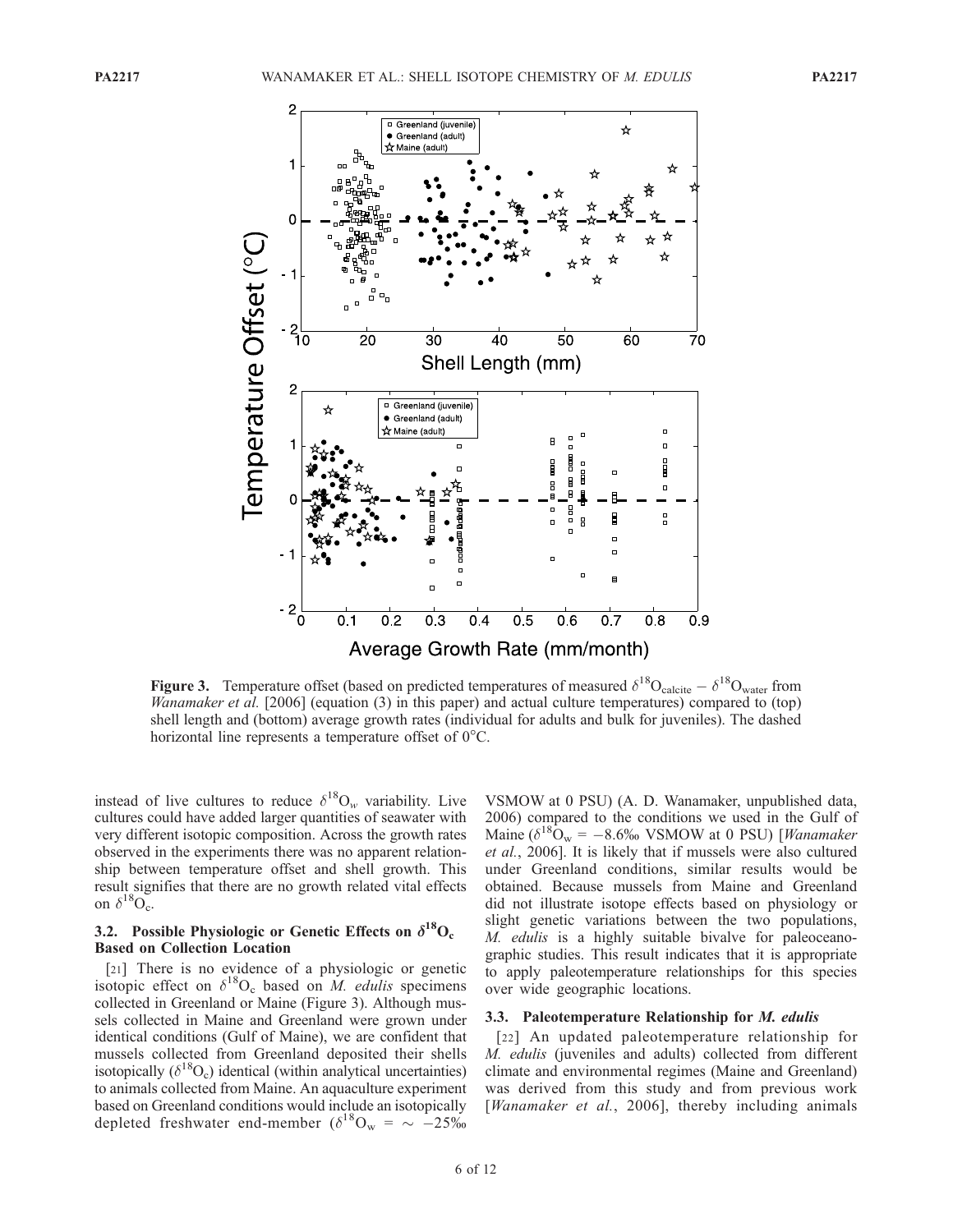

Figure 4. Paleotemperature relationships from this study (turquoise circles, Greenland juveniles; green circles, Greenland adults; black circles, Maine adults) (solid blue line is equation (4); dashed blue lines are upper and lower error of  $0.57^{\circ}$ C), *Wanamaker et al.* [2006] (blue circles; equation (3)), *Epstein et al.* [1953] (red stars and red line; equation (1)) and *Kim and O'Neil* [1997] (black and yellow squares and solid black line; equation (2)).

cultured from  $4^{\circ}$  to  $19^{\circ}$ C, including three salinity conditions  $(23, 28, and 32 \pm 0.1$  PSU):

$$
T^{\circ}C = 16.28(\pm 0.10) - 4.57(\pm 0.15)
$$
  
\n
$$
\cdot \left[ \delta^{18}O_{c}VPBD - \delta^{18}O_{w}VSMOW \right] + 0.06(\pm 0.06)
$$
  
\n
$$
\cdot \left[ \delta^{18}O_{c}VPBD - \delta^{18}O_{w}VSMOW \right]^{2};
$$
  
\n
$$
\cdot r^{2} = 0.99; N = 323; p < 0.0001; RMSE \pm 0.57^{\circ}C.
$$
  
\n(4)

We also used bivariate least squares regression (model II) because there is an error associated with both the x and y measurements in equation (4). This method yielded a statistically identical relationship compared to equation (4) in the following form:

$$
T^{\circ}C = 16.33 - 4.48[\delta^{18}O_{c}VPBD - \delta^{18}O_{w}VSMOW].
$$
\n(5)

Additionally we derived the fractionation factor  $\alpha_{\text{calcite-water}}$  $([1000 + \delta^{18}O_c]/[1000 + \delta^{18}O_w])$  (relative to VSMOW; T is in Kelvin) for the M. edulis animals sampled above:

$$
1000 \ln \alpha_{\text{(calicite-water)}} = 18.02 \left( 10^3 \text{T}^{-1} \right) - 31.84. \tag{6}
$$

Our results (equation (4)) are compared to Kim and O'Neil [1997] (equation (2)) and *Epstein et al.* [1953] (equation (1)) in Figure 4. The updated paleotemperature relationship for M. edulis (equation  $(4)$ ) is slightly offset (less than  $0.2\%$ ) relative to Kim and O'Neil  $[1997]$  (equation (2)) over the entire temperature range, however this isotopic offset is not statistically significant (within analytical errors). On the basis of a comparison with the abiogenic calcite equation of Kim and O'Neil  $[1997]$  (equation (2)) and the uncertainties associated with this study and the Kim and O'Neil [1997] study, M. edulis (both juveniles and adults, and from Maine and Greenland) precipitated its shell calcite in isotopic equilibrium with ambient water. The animals cultured below  $\sim$ 17°C from the *Epstein et al.* [1953] (equation (1)) experiment agree rather well with our derived calcite equation for *M. edulis* (Figure 4). Above that temperature  $(\sim 17^{\circ}$ C), only about half of the data from *Epstein et al.* [1953] (equation (1)) fall within the experimental errors  $(\pm 0.57^{\circ}$ C) of this study. Because this study included many more bivalves cultured at each temperature compared to the pioneering work of *Epstein et al.* [1953], we are more confident with this paleotemperature relationship than those previously published [e.g., Epstein et al., 1953; Craig, 1965].

[23] There were no noticeable trends or deviations in shell isotopic variability ( $\delta^{18}O_c$  VPBD  $-\delta^{18}O_w$  VSMOW) based on an animal's size (shell length), growth rates, or geographic origin (Figures 3 and 4). Further, the variance in isotopic composition is relatively constant across temperatures  $(\pm 0.11\% - 0.14\%)$ , and is roughly equal to the combined analytical errors associated with measuring  $\delta^{18}O_c$  and  $\delta^{18}O_w$  of  $\pm 0.12\%$  [Miller and Miller, 1993]. The isotopic variability noted here ( $\delta^{18}O_c$  VPBD  $- \delta^{18}O_w$ VSMOW) is less than or about equal to similar experimental studies that grew multiple bivalves at one temperature [e.g., Epstein et al., 1953; Owen et al., 2002a, 2002b; Wanamaker et al., 2006].

[24] On the basis of these results, *M. edulis* bivalves are an accurate and reliable proxy for water temperature if  $\delta^{18}O_w$  can be determined independently. *M. edulis* deposit their shell ( $\delta^{18}O_c$ ) in isotope equilibrium with seawater, and do not show any apparent vital effect based on age/size, growth rates, or geographic origin (physiologic or genetic effect). Because M. edulis deposits distinct growth bands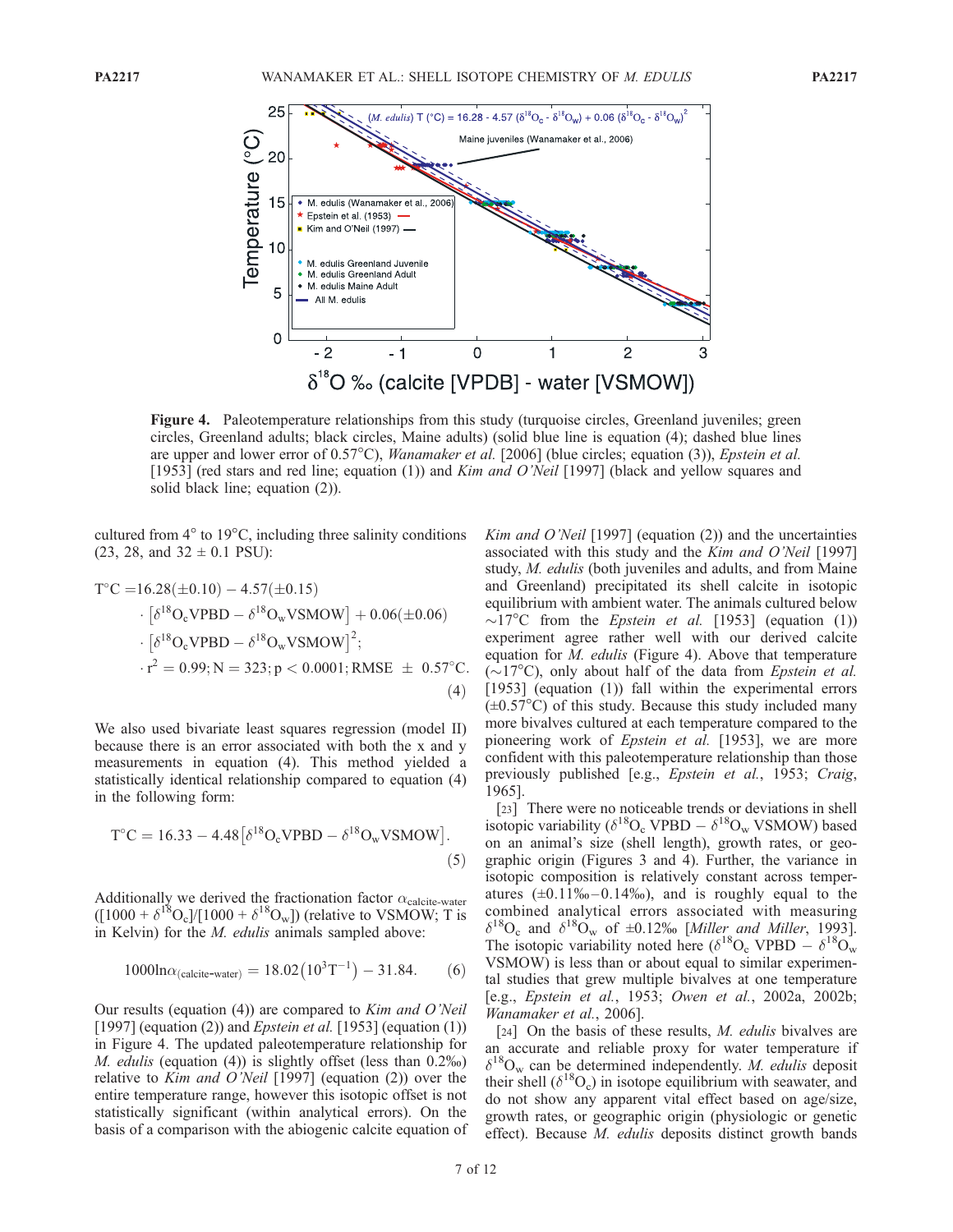

Figure 5. Linear correlations between biogenic  $\delta^{18}O_c$  and  $\delta^{13}C_c$  from adult *M. edulis* collected in Maine and Greenland (squares) and juvenile M. edulis from Greenland (circles).

[Lutz, 1976; Richardson, 1989] high-resolution (submonthly to annual) isotope records are possible, and the broad geographic distribution and the occurrence of M. edulis through the Holocene make this bivalve an ideal proxy of environmental conditions. Further, this study complements trace element work conducted by Vander Putten et al. [2000] and Gillikin et al. [2006a] on the calcitic shell layer of M. edulis, where environmental and biologic controls on shell chemistry were assessed. Although no evident trace metal ratio paleothermometer (Mg/Ca or Sr/Ca) resulted from the work of Vander Putten et al. [2000] for M. edulis, other trace metals (Ba and Mn) seem to be related to productivity. Gillikin et al. [2006a] found that Ba/Ca ratios in the calcitic shell material may be used to reconstruct paleo-Ba/Ca ratios of ambient water. Thus a multiproxy (isotopes and trace metals) approach to reconstructing past ocean environments is possible with M. edulis. Donner and Nord [1986] reported stable isotope results from M. edulis fossils from Holocene raised beaches in Norway, and presented paleotemperature estimates based on the calcite equations of Craig [1965] and Shackleton [1974] with estimated  $\delta^{18}O_w$  values. Donner and Nord [1986] considered these paleotemperature estimates to be too high, and concluded that coastal mixing of less saline waters must be taken into account for the elevated temperature estimates. However, now that a comprehensive paleotemperature relationship for M. edulis (including low temperatures during culture  $[4^{\circ}C]$ ) has been established, this work can be reevaluated. Other studies have used the absence or presence of M. edulis as a ''guide'' fossil or climatic indicator to reveal general oceanic conditions (warm or cold) during periods of the Holocene [e.g., Hjort and Funder, 1974; Salvigsen et al., 1992]. Also, the modern occurrence of M. edulis is used to mark the middle arctic/ high arctic boundary, because *M. edulis* is not found at the  $0^{\circ}$ C isotherm [*Feyling-Hanssen*, 1955]. Now these relationships can be further refined with the results presented here for M. edulis, and new problems can be investigated using this calibrated proxy. For example, the abundance of fossil

M. edulis shells in circum N. Atlantic glaciomarine muds (e.g., Presumpscot Formation in Maine) from the most recent deglaciation and the lack of a geographic isotope effect will allow for improved paleoenvironmental constructions along the southeast Laurentide ice sheet, which is not well understood [Borns et al., 2004; H. W. Borns, personal communication, 2006].

# 3.4. Relationships Between  $\delta^{18}O_c$  and  $\delta^{13}C_c$  and Metabolic Carbon Isotope Effects

[25] A comparison of shell  $\delta^{18}O_c$  and  $\delta^{13}C_c$  from this study is shown in Figure 5. The linear correlations between  $\delta^{18}O_c$  and  $\delta^{13}C_c$  are relatively weak, but significant (y<sub>1</sub> =  $0.47 \times x + 2.01$ ;  $r^2 = 0.35$ ; N = 97; p < 0.0001 (Maine and Greenland Adults) and  $y_2 = 0.44 \times x + 2.24$ ;  $r^2 = 0.19$ ; N = 121; p < 0.0001 (Greenland Juveniles)) (Figure 5). A strong correlation between biogenic  $\delta^{18}O_c$  and  $\delta^{13}C_c$  may represent a vital effect during biomineralization [e.g., McConnaughey, 1989a]. The two leading hypotheses that attempt to explain this effect are the ''kinetic'' model [McConnaughey, 1989a, 1989b] and the "carbonate" model [Adkins et al., 2003] both of which are reviewed in detail by Cohen and McConnaughey [2003] and Shanahan et al. [2005]. Both the ''kinetic'' and ''carbonate'' models link calcification rates to coupled  $\delta^{18}$ O and  $\delta^{13}$ C<sub>c</sub> isotope fractionation, but by different processes in the extracellular calcifying fluid (ECF) [see Shanahan et al., 2005]. Only a weak correlation (but significant at 95% C.I.) between growth rates (GR) and  $\delta^{13}$ C<sub>c</sub> is noted (GR = 0.01 $*_{0}^{*}/_{0}^{13}$ C<sub>c</sub> + 0.01; r<sup>2</sup> = 0.05; p < 0.03 (adults) and GR =  $0.04* \delta^{13}C_{\rm c} + 0.28$ ;  $r^2 = 0.07$ ;  $p < 0.004$ (juveniles)), and no correlation exists between growth rates and temperature offset (derived from  $\delta^{18}O$ ) (Figure 3). Because our data indicate that *M. edulis* deposits its shell in oxygen isotope equilibrium with respect to ambient water (Figure 4), these proposed "vital effect" models [McConnaughey, 1989a, 1989b; Adkins et al., 2003] do not appear to be valid for this bivalve. Further, Gillikin et al. [2006b] suggested that coupled isotope ( $\delta^{18}$ O and  $\delta^{13}$ C) disequilibrium fractionation does not impact bivalves,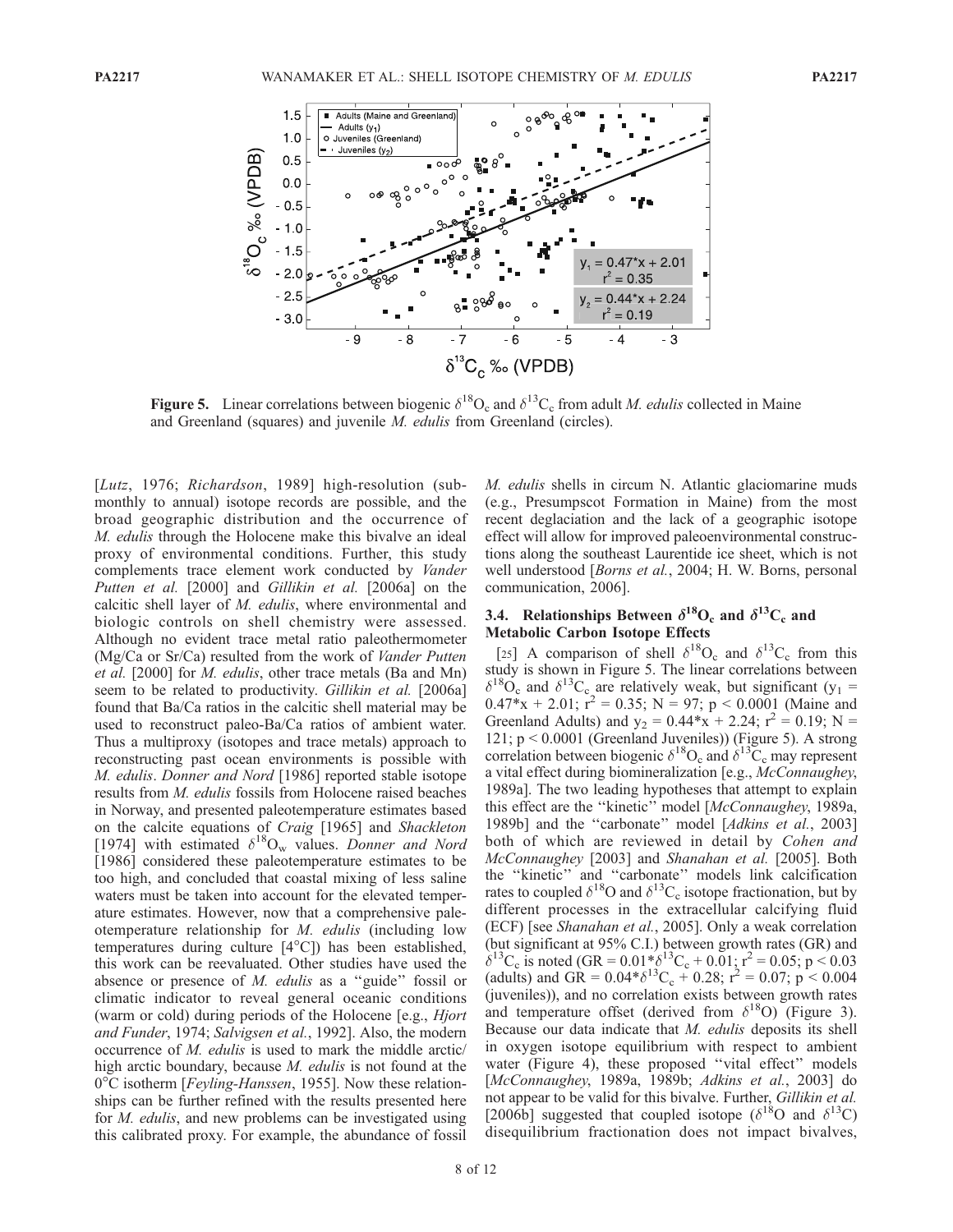![](_page_10_Figure_3.jpeg)

Figure 6. Relationship between estimated dissolved inorganic carbon ( $\delta^{13}$ C DIC, related to salinity) during culture and shell  $\delta^{13}C_c$ . The gray area represents the predicted range of  $\delta^{13}C_c$  values in carbon isotope equilibrium with DIC (equilibrium =  $\delta^{13}$ C DIC  $\%$  + 1.0  $\pm$  0.2% [from *Romanek et al.*, 1992]). DIC values are from E. F. Owen et al. (unpublished data, 2006).

because bivalves generally precipitate shell material in oxygen isotope equilibrium with ambient water [e.g., Epstein et al., 1953; Chauvaud et al., 2005].

[26] It has been shown that many biogenic organisms do not deposit their skeletons ( $\delta^{13}C_c$ ) in equilibrium with DIC [e.g., Wefer and Berger, 1991]. In order to determine if M. edulis deposits its shell in carbon isotope equilibrium with ambient water, we used a  $\delta^{13}$ C DIC/salinity mixing line from seawater collected at the Darling Marine Center during the summer of 2006 ( $\delta^{13}$ C ‰ DIC = -19.5 + 0.62\*salinity;  $N = 24$ ;  $r^2 = 0.99$ ;  $p < 0.0001$  (E. F. Owen et al., unpublished data, 2006)) to estimate our  $\delta^{13}$ C DIC values. We realize that the estimated  $\delta^{13}$ C DIC values reported here are poorly constrained because we did not monitor  $\delta^{13}$ C DIC continuously throughout the experiment, and that metabolic and atmospheric derived  $CO<sub>2</sub>$ , and freshwater input can make  $\delta^{13}$ C DIC values more negative. However, can we rule out significant changes in salinity and/or freshwater input based on the stability of weekly  $\delta^{18}O_w$ measurements (Table 1). Further, periodic  $(\sim]1$  per week) measurements of water pH showed that the water used during culture experiments was highly buffered with an average pH of  $8.0 \pm 0.1$  for all salinity treatments. Therefore we believe our data remain useful. The relationship between  $\delta^{13}$ C and the DIC of water used during the culture period ( $\delta^{18}O_w$ ) is depicted in Figure 6. The predicted equilibrium values for shell  $\delta^{13}C_c$  are  $\delta^{13}C$  ‰ DIC + 1  $\pm$ 0.2% [Romanek et al., 1992] for newly formed calcite derived solely from DIC (Figure 6). On the basis of the data in Figure 6, it appears that *M. edulis* did not deposit its shell in carbon isotope equilibrium with respect to DIC during this culture period. The mean  $\delta^{13}C_c$  values are  $-4.73\%$  (1 $\sigma = 1.13\%$ ); N = 36), -6.21\% (1 $\sigma = 1.38\%$ );  $N = 61$ ), and  $-6.77\%$  ( $1\sigma = 1.25\%$ );  $N = 121$ ) for adults (Maine), adults (Greenland), and juveniles (Greenland) respectively. On average M. edulis  $\delta^{13}C_c$  values are in

disequilibrium by  $-4.61\%$  ( $1\sigma = 2.57\%$ ); N = 218) with respect to ambient DIC (Figure 6). The degree of carbon disequilibrium (deviation from  $\delta^{13}$ C ‰ DIC + 1 [Romanek *et al.*, 1992]) increases with increasing  $\delta^{18}O_w$  values (related to salinity) (mean shell carbon disequilibrium values are  $-1.96\%$  (23 PSU),  $-5.43\%$  (28 PSU) and  $-7.06\%$ (32 PSU)) (Figure 7). Nearly 70% of the carbon isotope disequilibrium (corrected for ambient DIC) is explained by  $\delta^{18}O_{\rm w}$  values (r<sup>2</sup> = 0.69; N = 218; p < 0.0001) (Figure 7). The increased carbon isotope disequilibrium with increasing salinity may be caused by the activity of the enzyme carbonic anhydrase (CA), which catalyzes the reaction between the bicarbonate phase to  $CO<sub>2</sub>$ , and facilitates the diffusion of DIC into the calcifying fluid [e.g., Paneth and O'Leary, 1985]. CA activity has been linked to the concentration of ambient  $Cl^-$  ions, which inhibit the activity of this enzyme [e.g., Pocker and Tanaka, 1978]. Therefore at increased salinities (elevated  $\lceil$ Cl<sup>-</sup> $\rceil$ ) a reduction in CA activity may cause a reduction in ambient DIC that is incorporated into the biogenic carbonate, and an increased amount of metabolic carbon may be utilized during biomineralization, which will deplete the calcifying fluid with respect to the DIC pool [e.g., Gillikin et al., 2006b]. Because metabolic carbon originates from ingested food it typically has lower  $\delta^{13}$ C values than DIC *DeNiro and* Epstein, 1978]. The food used during this study primarily was composed of marine phytoplankton, and the  $\delta^{13}C$ values were  $-35.23 \pm 0.18\%$  (N = 2) thus the food has likely influenced the overall shell  $\delta^{13}C_c$  values. Using endmember carbon reservoir conditions (food  $\delta^{13}$ C = -35.23‰ and ambient  $\delta^{13}$ C DIC values), mean shell  $\delta^{13}$ C<sub>c</sub> values  $(-5.85\%$  at DIC = 0.21\%, -6.68\% at DIC = -2.25\%,  $-6.29\%$  at DIC =  $-5.33\%$ ) (Figure 6), and assuming that  $\delta^{13}$ C food values approximate  $\delta^{13}$ C tissue values [*Gillikin et* al., 2006b], it is estimated that M. edulis incorporated  $\sim$ 7% metabolic carbon at 23 PSU,  $\sim$ 16% metabolic carbon at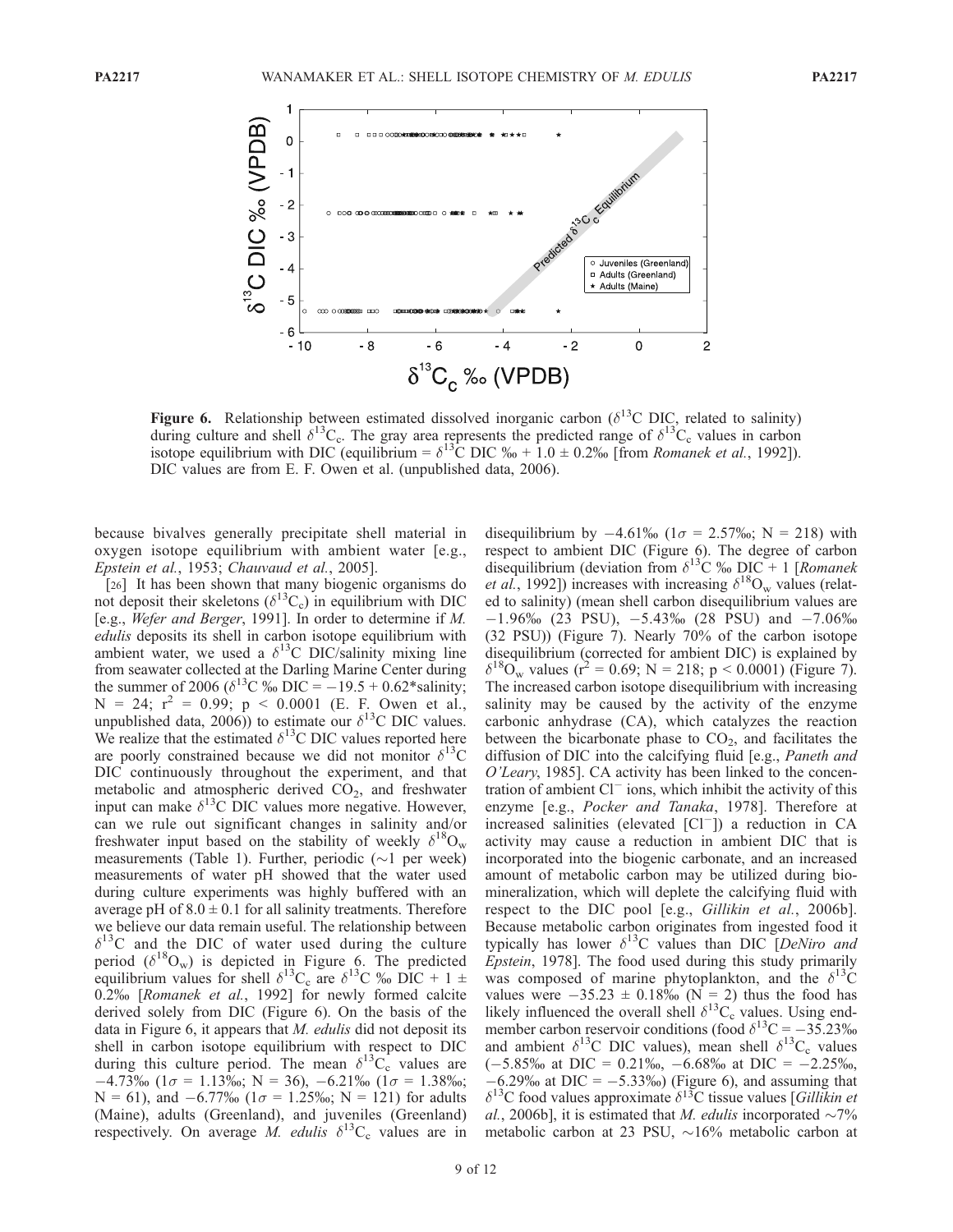![](_page_11_Figure_3.jpeg)

Figure 7. Relationship between ambient isotopic composition of water  $(\delta^{18}O_w)$  during culture (related to salinity) and estimate of shell  $\delta^{13}C_c$  disequilibrium, where  $\delta^{13}C$  of 0% represents isotopic equilibrium (equilibrium =  $\delta^{13}$ C DIC  $\%$  + 1.0  $\pm$  0.2‰ [from *Romanek et al.*, 1992]). The gray area represents the predicted range of  $\delta^{13}C_c$  values in carbon equilibrium with DIC.

28 PSU, and  $\sim$ 20% metabolic carbon at 32 PSU based on and the metabolic carbon contribution equation of McConnaughey et al. [1997]. The increased metabolic contribution to shell  $\delta^{13}C_c$  at higher salinities supports a biologically induced vital effect possibly related to CA activity. Klein et al. [1996] suggested that high mantle metabolic activity incorporates a greater amount of metabolic derived carbon, whereas low mantle activity would allow more DIC to be incorporated into the shell material. We found no evidence to support greater carbon isotope disequilibrium based on where the animals were collected (Maine or Greenland), culture temperature, growth rates, or shell length (related to the age of the animal). Our results corroborate earlier work by Tanaka et al. [1986] (modified by McConnaughey et al. [1997]), Vander Putten et al. [2000], and Gillikin et al. [2006b] that investigated the mechanisms responsible for  $\delta^{13}$ C incorporation into M. edulis shells collected in situ. In these studies, it was determined that a significant portion of shell  $\delta^{13}C_c$  was derived from metabolic carbon, because  $\delta^{13}C_c$  values were depleted with respect to ambient DIC conditions where the animals lived. Although Gillikin et al. [2006b] estimated that M. edulis incorporated less than 10% metabolic carbon into its shell they suggested that environmental reconstructions using  $\delta^{13}C_c$  profiles from *M. edulis* would be limited to extreme changes in ambient  $\delta^{13}$ C DIC/salinity conditions.

[27] On the basis of previous studies and the results presented here, we suggest that the  $\delta^{13}C_c$  shell values from M. edulis are not generally suitable for environmental reconstructions (paleo-DIC or paleo-pCO<sub>2</sub>). However, in a low-salinity environment (e.g., upper estuary)  $\delta^{13}C_c$  values from M. edulis may be suitable to reconstruct paleo-DIC conditions, because  $\delta^{13}C_c$  values approach equilibrium with respect to ambient DIC (Figure 7). In order for this methodology ( $\delta^{13}C_c$  as a paleoindicator) to be valid and reliable on biogenic carbonates, it is crucial to develop a better understanding of the mechanisms responsible for the partitioning of  $\delta^{13}C_c$  during biomineralization. Certainly, the applicability and reliability of  $\delta^{13}C_c$  from bivalves (and other biogenic carbonates) as paleoindicators could be improved with similar isotope calibration work presented here, especially if  $\delta^{13}C$  ‰ DIC is continuously monitored. It is likely that many biogenic organisms precipitate their tests in equilibrium with ambient DIC, but this cannot be readily assumed. Further isotope calibration work coupled with trace metal studies have the potential for unlocking promising biogenic archives that do in fact record important paleoenvironmental conditions.

#### 4. Conclusions

[28] In this study, we show that *M. edulis* deposits its shell in isotopic equilibrium with ambient water with respect to oxygen. We have developed a rigorous paleotemperature relationship for M. edulis including juveniles and adults from Maine and Greenland grown from  $4^{\circ}-19^{\circ}$ C in three salinity conditions (23, 28, and  $32 \pm 0.1$  PSU). The error associated with this paleothermometer at the 95% C.I. is only  $\pm 0.57^{\circ}$ C when  $\delta^{18}$ O<sub>w</sub> values can be determined independently. We have demonstrated that the shell chemistry of M. edulis ( $\delta^{18}O_c$ ) is not influenced by growth rates, the size of the animal (related to age), or where the animal was collected. The broad modern and paleogeographic distribution of this bivalve, its abundance during the Holocene, and the lack of intraspecies geographic variability in isotope fractionation demonstrated here, makes it an ideal nearshore paleoceanographic proxy throughout much of the North Atlantic Ocean. On the basis of the  $\delta^{13}$ C DIC/salinity mixing line used in this study, we have verified that M. edulis incorporates a significant portion  $(7-20\%)$  of metabolic carbon into its shell, and determined that carbon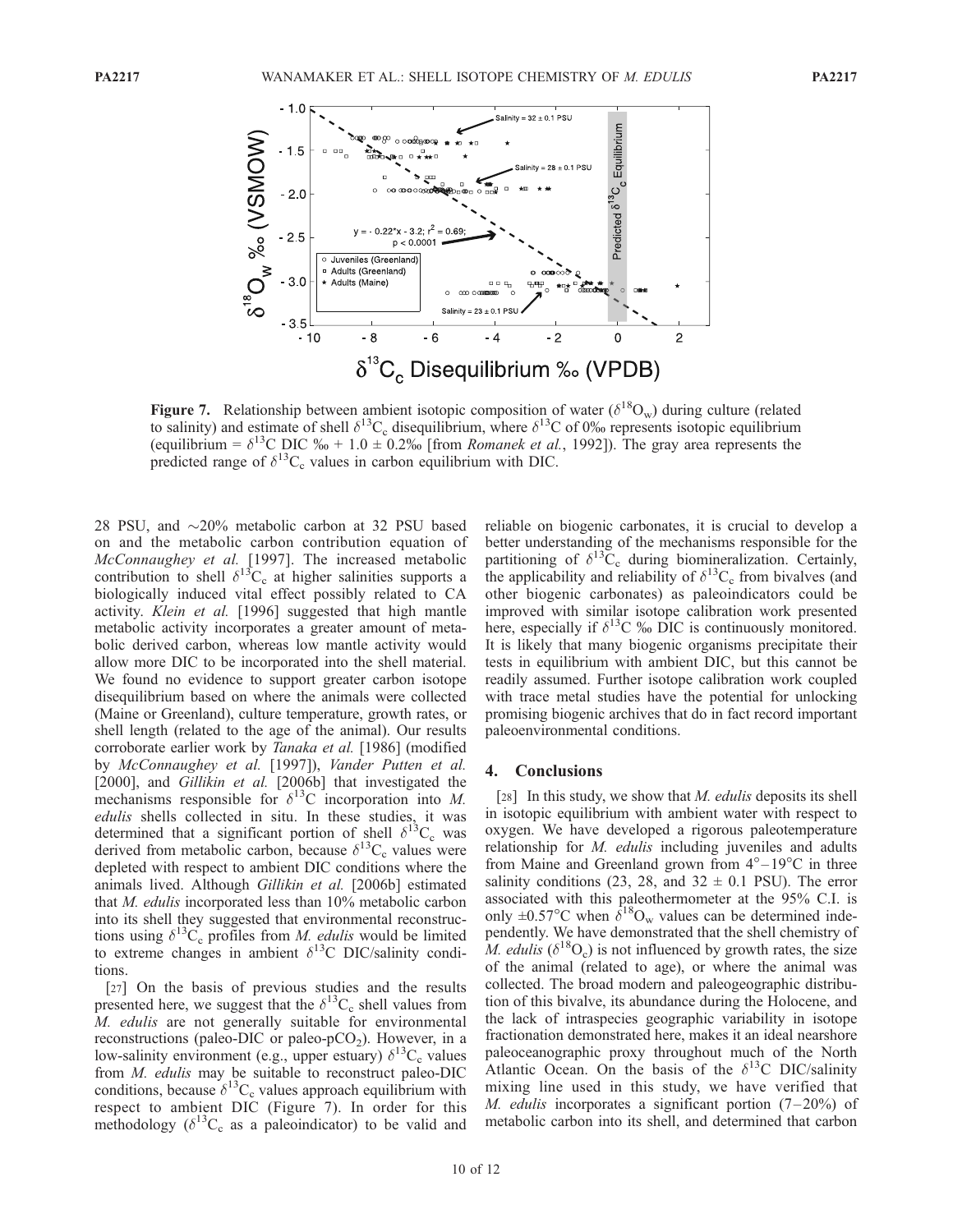isotope disequilibrium increased with increasing salinity during the culture period. Thus  $\delta^{13}C_c$  profiles from the bivalve *M. edulis* are not generally suitable for reconstructing paleo-DIC or paleo- $pCO<sub>2</sub>$ . However, it may be possible to use  $\delta^{13}C_c$  values from *M. edulis* in low-salinity environments to reconstruct paleo-DIC where  $\delta^{13}C_c$  values of shell material is nearly in carbon isotope equilibrium with ambient DIC, however this needs to be further investigated.

[29] Acknowledgments. We thank Robin Abbott and colleagues from VECO Polar Resources for travel and accommodations while in Kangerlussuag, Greenland; Fartato Olsen for providing boating and bivalve collecting logistics in Sisimiut, Greenland; the 109th Air National Guard (Albany, New York) for transportation to and from Greenland; Zachary von Hasseln (University of Maine) for aquaculture setup and maintenance; Timothy Miller (Darling Marine Center) for help with logistics and space; Wendy Abdi for algal paste  $\delta^{13}$ C analysis (University of Ottawa, G. G. Hatch Isotope Laboratories); and Erin Fisher Owen for  $\delta^{13}$ C DIC/salinity data (University of Maine). Bivalves collected in Greenland were transported into the United States and Maine with appropriate federal and state permits in addition to written permission granted by the Denmark Directorate of Environment and Nature. We also thank David Dettman and David Gillikin for their insightful and constructive comments that greatly improved this manuscript. This research was funded through the National Science Foundation (NSF ATM-0222553).

#### References

- Adkins, J. F., E. A. Boyle, W. B. Curry, and A. Lutringer (2003), Stable isotopes in deepsea corals and a new mechanism for ''vital effects,'' Geochim. Cosmochim. Acta, 67, 1129 – 1143.
- Arthur, M. A., D. F. Williams, and D. S. Jones (1983), Seasonal temperature-salinity changes and thermocline development in the mid-Atlantic Bight as recorded by the isotopic composition of bivalves, Geology, 11, 655-659.
- Bayne, B. L., R. J. Thompson, and J. Widdows (1973), Some effects of temperature and food on the rate of oxygen consumption by Mytilus edulis L., in Effects of Temperature on Ectothermic Organisms, edited by W. Wieser, pp. 181 – 193, Springer-Verlag, Heidelberg, Germany.
- Bemis, B. E., H. J. Spero, and D. W. Lea (1998), Reevaluation of the oxygen isotopic composition of planktonic foraminifera: Experimental results and revised paleotemperature equations, Paleoceanography, 13, 150-160.
- Borns,H.W., Jr.,L.Doner,C.Dorion,G. Jacobson, M. Kaplan, K. Kreutz, T. Lowell, W. Thompson, and T. Weddle (2004), The deglaciation Maine of U.S.A., in Quaternary Glaciations: Extent and Chronology, part 2, edited by J. Ehlers and P. L. Gibbard, pp. 89-109, Elsevier, New York.
- Chauvaud, L., A. Lorrain, R. B. Dunbar, Y.-M. Paulet, G. Thouzeau, F. Jean, J.-M. Guarini, and D. Mucciarone (2005), Shell of the Great Scallop Pecten maximus as a high-frequency archive of paleoenvironmental changes, Geochem. Geophys. Geosyst., 6, Q08001, doi:10.1029/2004GC000890.
- Cohen, A. L., and T. A. McConnaughey (2003), Geochemical perspectives on coral mineralization, Biomineralization, 54, 151-187.
- Craig, H. (1965), Measurement of oxygen isotope paleotemperatures, in Stable Isotopes in Oceanographic Studies and Paleotemperatures, edited by E. Tongiori, pp.  $161 - 182$ , Cons. Naz. delle Ric., Spoleto, Italy.
- DeNiro, M. J., and S. Epstein (1978), Influence of diet on the distribution of carbon isotopes in animals, Geochim. Cosmochim. Acta, 42,  $495 - 506$
- Dettman, D., A. Reische, and K. C. Lohmann (1999), Controls on the stable composition of seasonal growth bands in aragonitic freshwater bivalves (unionidae), Geochim. Cosmochim. Acta, 63, 1049-1057.
- Donner, J., and A. G. Nord (1986), Carbon and oxygen stable isotope values in shells of Mytilus edulis and Modiolus modiolus from Holocene raised beaches at the outer coast of the Varanger Peninsula, north Norway, Palaeogeogr. Palaeclimatol. Palaeoecol., 56, 35 – 50.
- Emiliani, C. (1966), Isotopic paleotemperatures, Science, 154, 851-857.
- Epstein, S., R. Buchsbaum, H. A. Lowenstam, and H. C. Urey (1953), Revised carbonatewater isotopic temperature scale, Bull. Geol. Soc. Am.,  $64$ ,  $1315 - 1326$ .
- Erez, J. (1978), Vital effect on stable-isotope composition seen in foraminifera and coral skeletons, Science, 273, 199 – 202.
- Feyling-Hanssen, R. W. (1955), Stratigraphy of the marine Late-Pleistocene of Billefjorden, Vestspitsbergen, Rep. 107, 186 pp., Norsk Polarinst., Tromsø, Norway.
- Freitas, P., L. J. Clark, H. Kennedy, C. Richardson, and F. Abrantes (2005), Mg/Ca, Sr/Ca, and stable-isotope ( $\delta^{18}$ O and  $\delta^{13}$ C) ratio profiles from fan mussel Pinna nobilis: Seasonal records and temperature relationships, Geochem. Geophys. Geosyst., 6, Q04D14, doi:10.1029/ 2004GC000872.
- Furla, P., I. Galgani, I. Durand, and D. Allemand (2000), Sources and mechanisms of inorganic carbon transport for coral calcification and photosynthesis, J. Exp. Biol., 203, 3445 – 3457.
- Geist, J., K. Auerswald, and A. Boom (2005), Stable carbon isotopes in freshwater mussel shells: Environmental record or marker for metabolic activity?, Geochim. Cosmochim. Acta, 69, 3545 – 3554.
- Gillikin, D. P., F. Dehairs, A. Lorrain, D. Steenmans, W. Baeyens, and L. André (2006a), Barium uptake into the shells of common mussel (Mytilus edulis) and the potential for estuarine paleo-chemistry reconstruction, Geochim. Cosmochim. Acta, 70, 395–407.
- Gillikin, D. P., A. Lorrain, S. Bouillon, P. Willenz, and F. Dehairs (2006b), Stable carbon isotopic composition of Mytilus edulis shells: Relation to metabolism, salinity,  $\delta^{13}C_{\text{DIC}}$ and phytoplankton, Org. Geochem., 37, 1371 – 1382.
- Gonzalez, L. A., and K. C. Lohmann (1985), Carbon and oxygen isotopic composition of Holocene reef carbonates, Geology, 13, 811 – 814.
- Grossman, E. L., and T. L. Ku (1986), Oxygen and carbon isotope fractionation in biogenic aragonite: Temperature effects, Chem. Geol., 59, 59 – 74.
- Harrington, R. J. (1989), Aspects of growth deceleration in bivalves: Clues to understand-<br>ing the seasonal  $\delta^{18}O$  and  $\delta^{13}C$  record—A comment on Krantz et al. (1987), Palaeogeogr. Palaeclimatol. Palaeoecol., 70, 399-403.
- Heath, D. D., P. D. Rawson, and T. J. Hilbish (1995), PCR-based nuclear markers identify alien blue mussel (Mytilus spp.) genotypes on

the west coast of Canada, Can. J. Fish. Aquat. Sci., 52, 2621-2627.

- Hjort, C., and S. Funder (1974), The subfossil occurrence of Mytilus edulis L. in central Greenland, Boreas, 3, 22-33.
- Horibe, Y., and T. Oba (1972), Temperature scales of aragonite-water and calcite-water systems, *Fossils*, 23/24, 69-79.
- Incze, L. S., R. A. Lutz, and L. Watling (1980), Relationships between effects of environmental temperature and seston on growth and mortality of Mytilus edulis in a temperate northern estuary, Mar. Biol., 57, 147-156.
- Kaehler, S., and C. D. McQuaid (1999), Use of the fluorochrome calcein as in situ growth marker in the brown mussel Perna perna, Mar. Biol., 133, 455-460.
- Killingley, J. S., and W. H. Berger (1979), Stable isotopes in a mollusc shell: Detection of upwelling events, Science, 205, 186-188
- Kim, S. T., and J. R. O'Neil (1997), Equilibrium and nonequilibrium oxygen isotope effects in synthetic carbonates, Geochim. Cosmochim. Acta, 61, 3461-3475.
- Klein, R. T., K. C. Lohmann, and C. W. Thayer (1996), Sr/Ca and  $^{13}C/^{12}C$  ratios in skeletal calcite of Mytilus trossulus: Covariation with metabolic rate, salinity, and carbon isotopic composition of seawater, Geochim. Cosmochim. Acta, 60, 4207 – 4221.
- Krantz, D. E., D. F. Williams, and D. S. Jones (1987), Ecological and paleoenvironmental information using stable isotope profiles from living and fossil molluscs, Palaeogeogr. Palaeclimatol. Palaeoecol., 58, 249-266.
- Krantz, D. E., D. S. Jones, and D. F. Williams (1989), Reply to ''Aspects of growth deceleration in bivalves: Clues to understanding the seasonal  $\delta^{18}O$  and  $\delta^{13}C$  record," *Palaeogeogr.* Palaeclimatol. Palaeoecol., 70, 403-407
- Lorrain,A.,Y.-M. Paulet,L.Chauvaud,R.Dunbar, D. Mucciarone, and M. Fontugne (2004),  $\delta$ <sup>2</sup> variation in scallop shells: Increasing metabolic carbon contribution with body size?, Geochim. Cosmochim. Acta, 68, 3509 – 3519.
- Lutz, R. A. (1976), Annual growth patterns in the inner shell layer of Mytilus edulis L.,
- J. Mar. Biol. Assoc. U. K., 56, 723–731.<br>McConnaughey, T. (1989a), <sup>13</sup>C and <sup>18</sup>O isotopic disequilibrium in biological carbonates: I. Patterns, Geochim. Cosmochim. Acta, 53,  $151 - 162$ .
- McConnaughey, T. (1989b), <sup>13</sup>C and <sup>18</sup>O isotopic disequilibrium in biological carbonates: II. In vitro simulation of kinetic isotope effects, Geochim. Cosmochim. Acta, 53, 163 – 171.
- McConnaughey, T. A., J. Burdett, J. F. Whelan, and C. K. Paull (1997), Carbon isotopes in biological carbonates: Respiration and photo-